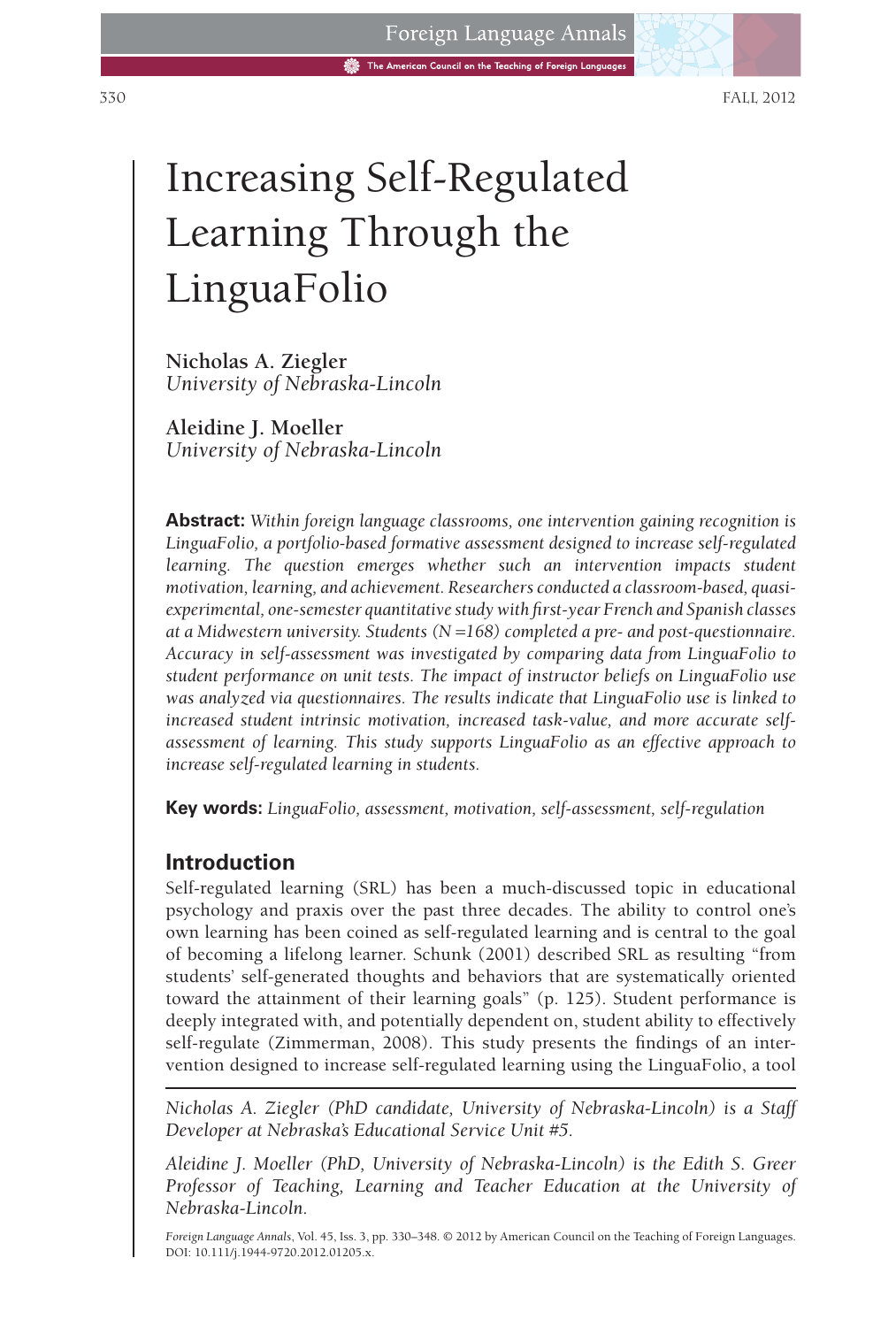that scaffolds SRL through self-assessment, goal setting, strategy instruction, and reflection on achievement. The research questions were:

- 1. How do students' motivational beliefs change in relation to LinguaFolio use?
- 2. What impact do instructor beliefs have on the effectiveness of LinguaFolio use?
- 3. How accurate are students' self-assessed beliefs of ability compared to actual achievement in relation to LinguaFolio use?
- 4. How do the measures for cognitive and motivational/affective self-regulation interrelate?
- 5. What is the relationship between selfregulated learning and achievement?

# **Literature Review**

Much research has been conducted on various components of SRL. This research has bridged different ideological and theoretical divides among researchers, resulting in the current view of SRL as a combination of cognitive, motivational, and affective components (Paris & Paris, 2001).

#### *Cognition*

The role of cognition in SRL can be divided into cognitive strategies used for learning and metacognitive awareness about learning. The former have been effectively explored through information processing theory, which strives to describe how new information is encoded into longterm memory through processes such as rehearsal, elaboration, organization, and association of new concepts (Kiewra, 2009). SRL is most concerned with the metacognitive awareness of which strategies are most effective for an individual within a given context to attain a specific goal.

Gardner's multiple intelligences theory (2006) reinforced the idea that learning, while best accomplished in collaborative settings, is an individual act that requires the learner to make choices as to how to best learn new material. This cognitive

awareness is developed through self-observation, self-judgment, and self-reactions (Schunk, 2001).

Self-observation, or self-assessment, is key to determining which behaviors, or strategies, are effective for an individual. Theory links accurate student self-assessment to increased motivation via feelings of ownership and responsibility for learning, the belief that effort increases ability, and increased task value (Paris & Paris, 2001). Scaffolding the process of accurate self-assessments requires regular practice in close proximity to performance (Schunk, 2001). This scaffolded practice of accurate self-assessment requires clear and concrete learning targets to direct growth and reflection, and these learning targets may be strategically linked to standards in order to simultaneously facilitate a deeper understanding of content standards. Utilizing standards as learning targets, or long-term goals for achievement, allows students to progressively internalize standards when concretely comparing the standards with personal abilities and growth. In tracking personal growth according to content standard–based long-term goals, the learner is also able to analyze at what level of quality the goal, or standard, is being achieved.

Goal setting is a major factor in the motivational process, whereby the greatest motivation results from meaningful, personal, proximal goals (Schunk, Pintrich, & Meece, 2007). Locke and Lathan (2002) identified four influences of goal setting on performance: directive function, emerging function, persistence, and arousal. Goal setting directs student attention toward goalrelevant activities, fosters a higher degree of effort from students as goals become more challenging (emerging function), encourages persistence as more challenging goals require more time on task, and elicits a sense of arousal in students as their degree of intrinsic interest in the subject area rises. Self-judgment refers to the cognitive process of comparing performance to goals (Schunk, 2001). This also incorporates the ability to adjust strategies to meet goals.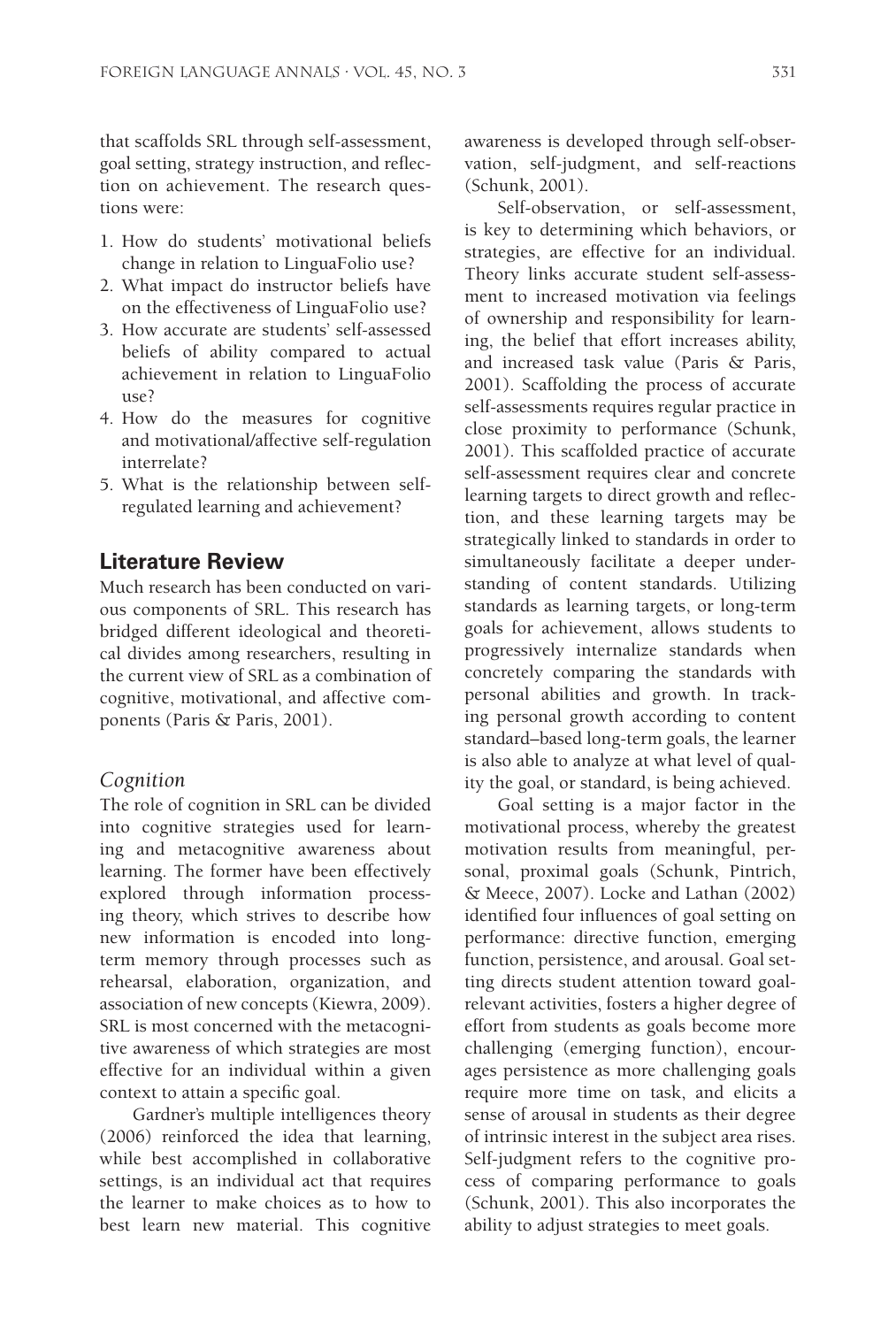Self-reaction refers to the affective component of self-observation and selfjudgment: how one reacts to progress toward goal achievement, or the lack thereof (Schunk, 2001). This is also referred to as emotional regulation, the "ability to manage one's subjective experience of emotion … and to manage strategically one's expression of emotion in communicative contexts" (Saarni, 2006, p. 245).

## *Motivation*

Motivation has been a subject of much interest in the field of second language  $(L2)$ studies for decades, as it has been found to significantly influence the outcome of individual language learning. Following the socio-psychological period that began in the 1960s, in which motivation research focused on intergroup attitudes and language learning, in the 1990s researchers shifted their studies to language learning contexts or actual language classrooms. Several comprehensive models of language learning motivation emerged examining classroom variables (e.g., Dörnyei, 1994; Williams & Burden, 1997). At the same time, motivation theories in educational psychology, such as self-determination theory (SDT) (Deci & Ryan, 1985, 2002) and attribution theory (Weiner, 1992), were applied to L2 research (e.g., Noels, 2001; Ushioda, 2001; Williams, Burden, & Al-Bahama, 2001), rendering motivation research more applicable to other fields. As a result, motivational research has shifted its direction toward a more "process-oriented" approach in which motivation is considered to be a dynamic process that changes over time (Dörnyei, 2001, 2005). The way in which learners' motivation affects their learning process in a classroom context has attracted significant attention, encouraging a focus on process rather than product (e.g., Dörnyei & Otto, 1998; Hiromori, 2009; Williams & Burden, 1997).

In accordance with social cognitive theory, there are many aspects to motiva-

tion. Attribution theory concerns itself with how people view what it is that they know. Do they believe that knowledge is a consequence of internal factors such as ability or effort expended, or a product of external factors such as chance or help from others? Do they view knowledge as a trait resulting from a constant value like aptitude, or as an unstable state resulting from variables either internal (effort) or external (chance)? Believing that ability can increase (state) through personal (internal) effort (controllable) is the most psychologically adaptable of the possible combinations. Individuals who believe this tend to have strong learning goals, want to learn, believe that effort can affect performance, attribute success to effort, use more advanced strategies to succeed, and generally perform better than individuals who believe otherwise (Dweck & Molden, 2005). Selfregulated learners adapt this view that the nature of knowledge is ever-changing, not constant. Knowing is an act in which individuals, regardless of their expertise, play a direct role. Therefore, what one knows or is capable of knowing is constantly developing and dependent on the effort the learner exerts. An important empirically supported part of attribution theory is that positive attributions, study strategies, goal setting, and instructor-guided self-assessment skills can be taught to students (Ames & Archer, 1988; Dweck & Molden, 2005).

Self-efficacy is another major component of motivation (Zimmerman, 2000). Simply put, it is the belief that a person will succeed at something. This belief is domain-specific, dependent on past experience, and dependent on the attributions discussed above. For example, my self-efficacy for replacing a flat tire may be entirely different from my self-efficacy for knitting a sweater (domain-specific). If I tried to replace a flat tire and then the doughnut ended up falling off the car two miles down the road (past experience), my efficacy may be pretty low. However, if I view my ability as dependent on my effort (attributions), I am more likely to remain motivated and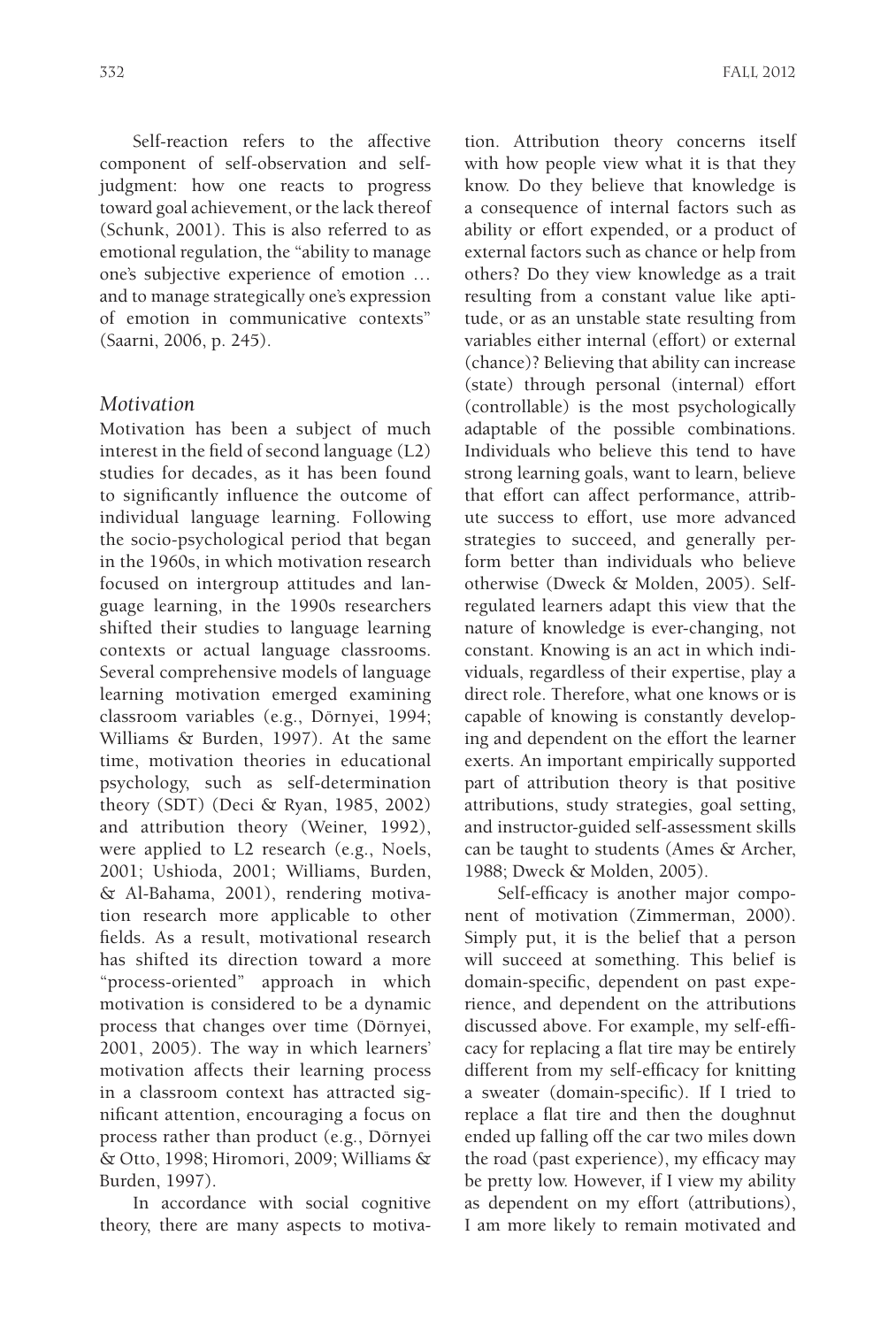persistent in attempting to master the art of tire replacement. Self-efficacy beliefs influence an individual's choice of activities, level of effort, persistence, and emotional reactions to success or failure (Zimmerman, 2000). Combined with attribution beliefs, they are essential for developing a sense of agency in learners.

Goal orientation is another aspect of motivation. The achievement goal construct identifies two types of goals with which individuals engage in a certain behavior: performance and mastery (Elliot, 2005). Performance goals are those in which individuals want to either demonstrate their competence or avoid demonstrating their incompetence. These goals are viewed as being more extrinsic than mastery goals because they depend on external factors for gratification. Mastery goals are those in which individuals seek to either develop competence or avoid losing competence. These are generally considered more beneficial for students because they encourage intrinsic interest in the subject area. While performance goals may be beneficial in the short run for academic achievement, they are maladaptive in the long run because, without external rewards, students lose interest in the subject area (Linnenbrick, 2005). Current research suggests that a combination of performance and mastery goals may be the most beneficial for students (Linnenbrick, 2005)—especially when instructors scaffold students' creation of proximal, specific, and moderately difficult goals (Schunk et al., 2007). Another important part of this goal setting is encouraging students to choose their own goals. Choices give students a stronger affective sense of gratification and therefore motivate students better than instructor-mandated goals (Schunk et al., 2007).

## *Affect*

Flow theory has contributed to SRL the idea that students will actively engage in learning if they enjoy what they are doing. Csikszentmihalyi, Abuhamdeh, and Nakamura noted, "Paradoxically, it is when we act freely, for the sake of the action itself rather than for ulterior motives, that we learn to become more than what we were. When we choose a goal and invest ourselves in it to the limits of our concentration, whatever we do will be enjoyable. And once we have tasted this joy, we will redouble our efforts to taste it again" (2005, p. 42). Csikszentmihalyi et al. (2005) described the conditions of flow as having a clear set of goals and a balance between perceived challenges and perceived skills, and being dependent on clear and immediate feedback.

When students do not understand the goal of a task or do not invest themselves in a task, there is a lack of ownership in the learning. The value of the learning task is diminished, thereby affecting their motivation to engage in that task. Connecting learning tasks with students' goals increases the value of the task and thus increases motivation. In the classroom, identifying goals increases motivation by assigning value to learning tasks and connecting learning tasks to students' own objectives. When students can attach personal value to tasks that are assigned to them, tasks become purposeful and students are more willing to meet the costs of achievement.

# **Fostering SRL Through Student-Centered Classrooms**

Research has shown that a student's capacity for self-regulation can be fostered in the classroom (Carver & Scheier, 2005; Chemers, Hu, & Garcia, 2001; Ziegler & Heller, 2000). Epstein (1987) established the acronym TARGET to describe classroom structures (task, authority, reward, grouping, evaluation, and time) that are controllable by the instructor and can encourage positive motivational patterns (Ames, 1992).

To maximize student interest, students should be engaged in meaningful tasks. Students can be encouraged to take ownership of their work if authority over class work is scaffolded into the hands of the student. To foster the belief that current ability is the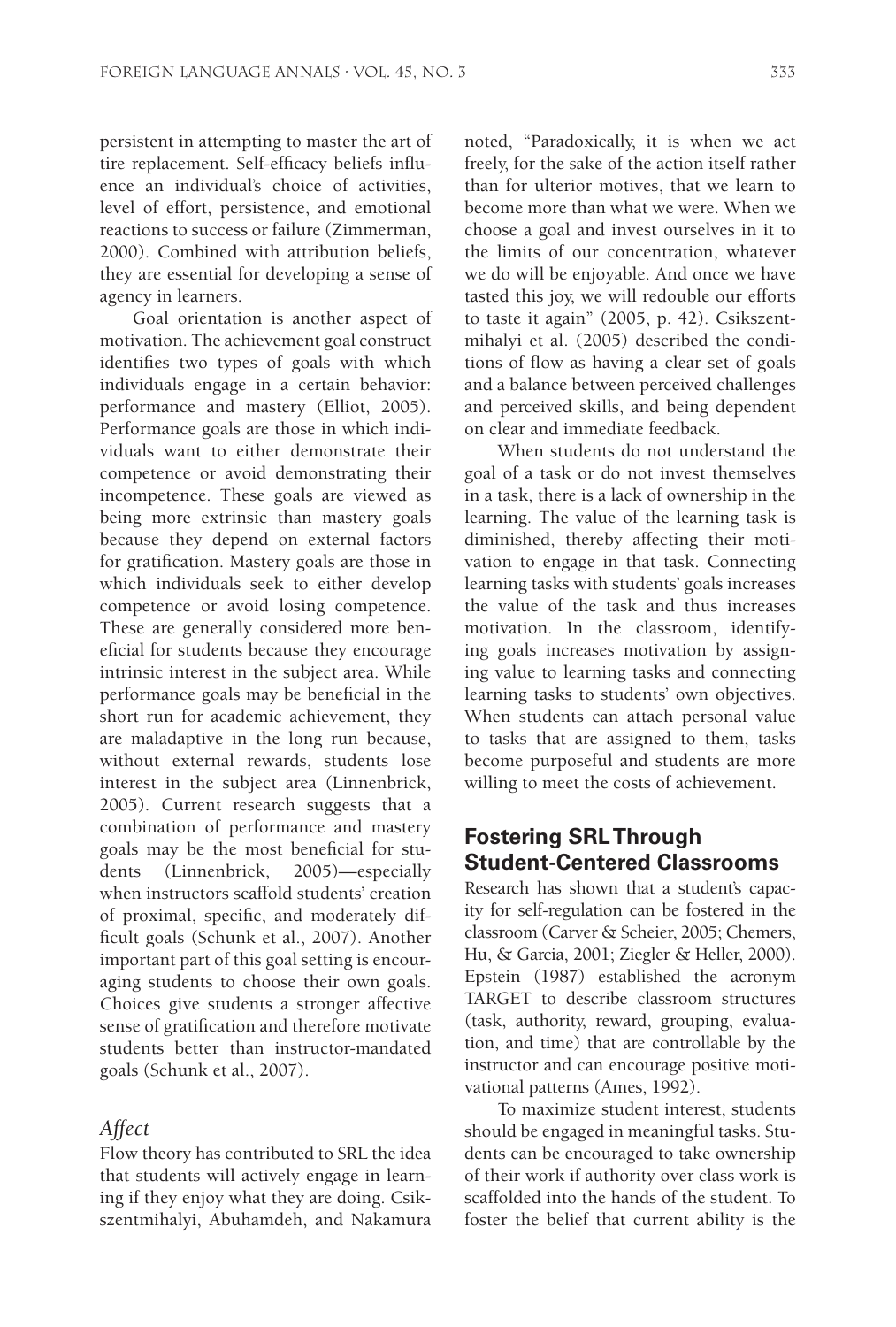result of effort, students should be recognized for personal improvement. Designing tasks that utilize group work can both decrease students' affective filter because they are engaged in symmetric peer interactions (Moshman, 2005) and establish an atmosphere conducive to flow. Assessments and evaluations should be standard-based, not standardized, to encourage a mastery orientation to classroom content, and discourage comparisons between students, which promote a performance orientation. Ample time should be given for tests and projects to reduce the emphasis on performance and foster mastery.

Kiewra (2009) referred to instructors who utilize best practices like those delineated by TARGET as "teacher A." Teacher A+ is the instructor who goes a step further by engaging students in metacognitive activities that explicitly teach students strategies for learning and scaffold the SRL process.

# *LinguaFolio as an Intervention for Scaffolding SRL*

The European Language Portfolio (ELP) has its origins in the 1991 Rüschlikon Symposium, in which the need for a common framework to describe language proficiency led to the creation of a new tool to guide both instructors and students. Since the initial pilot programs in Europe between 1998 and 2000, the ELP has become very popular very quickly. The 2007 Interim Report on the ELP by Schärer (2008) claimed that "the ELP contributes significantly to the dissemination of European goals, values, concepts, and principles; … makes a difference in educational practice; … [and] is an effective catalyst for change at European, national and local levels" (p. 3). Because each region inside the European Union is unique, they require personalized models of the ELP to meet their unique demands. Over the past eight years, the number of validated models has grown from 6 to 99, and the number of students using the ELP has reached from 30,000 to over 584,000 (Schärer, 2008).

In 2003, the ELP was adapted in the United States under the name LinguaFolio. The LinguaFolio can be defined as a systematic collection of student work that is analyzed to show progress over time with regard to instructional objectives (Kohonen, 2000). It is divided into three parts: Language Biography (or My Language Journey, in Nebraska's LinguaFolio), Passport, and Dossier.

The Language Biography section begins with a page requiring students to describe their involvement with all languages with which they have had experience. This includes travel to places where the target language is spoken or contact with people from foreign countries where the target language is spoken. Next, students are required to self-report the strategies they employ to improve various aspects of their language ability (vocabulary, pronunciation, listening skills, etc.). This is done in a three-step process: first, student responses are elicited for the strategies they use; second, students read a long list of activities they could perform to improve; and finally, students must assess how often they engage in various strategies. This section provides students the opportunity to explore their goals for learning the language by thinking about the kinds of things they can do with language and engaging in an investigation of the strategies they are using/could be using to learn the language in order to meet those goals. The goal is that students not only reflect on what they currently do to learn the language, but also become aware of other strategies for learning.

The Passport section requires students to self-assess their current ability to speak the target language in relation to the standards, which define language proficiency. This is carried out through a series of "can do" statements, which are separated into the various aspects of language ability (listening, reading, speaking, and writing) and get progressively more demanding as the proficiency levels increase. For example, a beginning novice "can do" statement for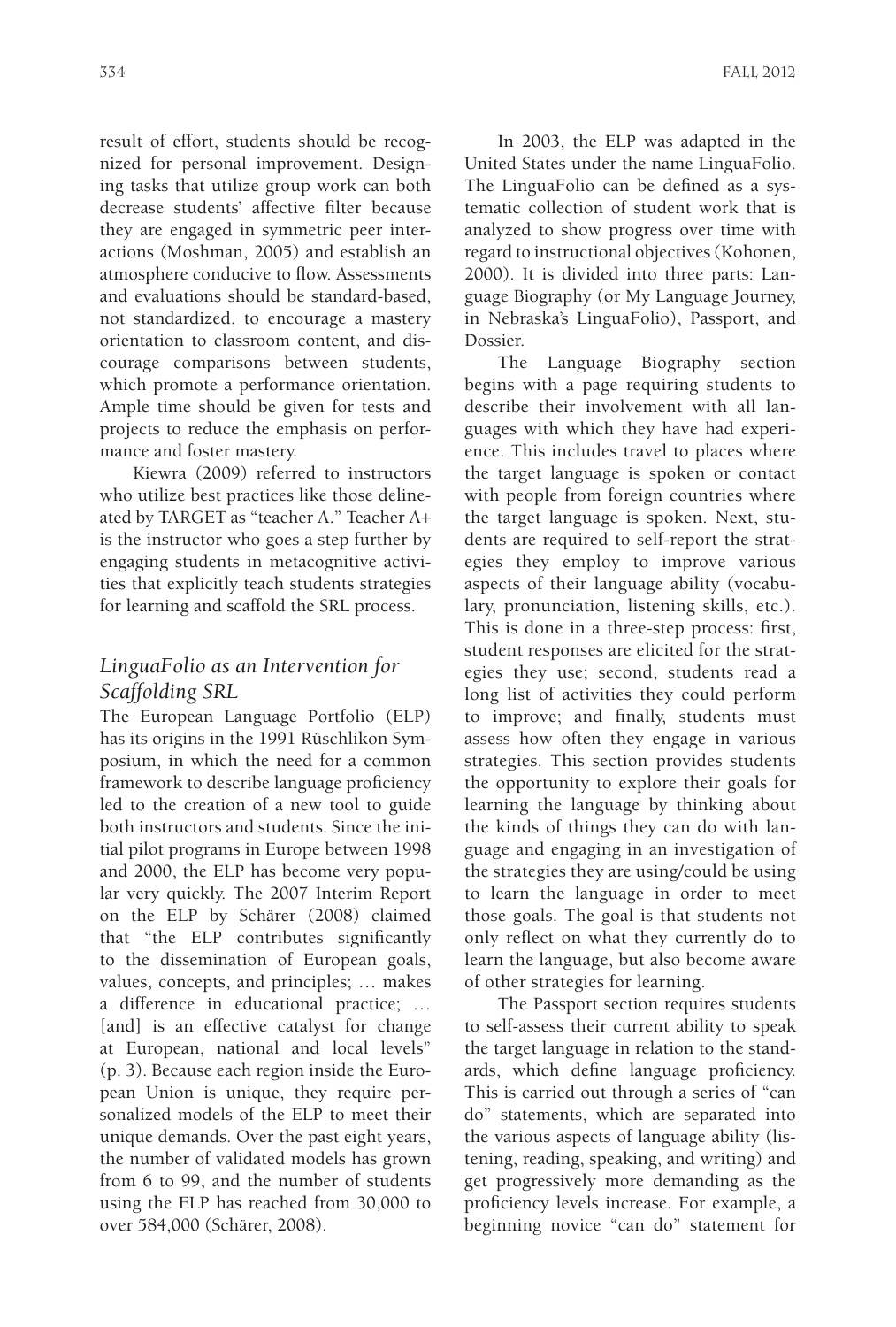listening comprehension is: "I can understand when someone speaks very slowly and carefully" (LinguaFolio Nebraska). The goal is that after thinking about why and how students are learning a language in the Biography section, students then assess their current language ability in order to connect the dots between current ability and the strategies they are using to learn the language in relation to their goals for learning the language.

The final section is the Dossier, a dynamic collection of student work that illustrates the learning process by providing concrete examples from different periods of development. This substantiates the self-assessment of ability in the Passport section. Examples of student work to be included in the Dossier are quizzes, tests, homework, or any other summative assessment. Students are encouraged to collect and select examples of their work throughout the year and regularly add or remove their work to showcase progress and best work. This allows students the authority to choose how they would like to demonstrate their proficiency.

Using the LinguaFolio as an intervention, Moeller, Theiler, and Wu (2012) conducted a longitudinal study analyzing the relationship between goal setting and student achievement across time at both the individual student and instructor levels. A correlational analysis of the goal-setting process and language proficiency scores revealed a statistically significant relationship between the goal-setting process and language achievement (*p* < 0.01). More sophisticated hierarchical linear modeling analyses (HLM) also indicated a significant relationship between the goal-setting process and language proficiency growth  $(p < 0.001)$ . This HLM finding implies that the goal-setting process benefits learners throughout the entire duration of their language learning experience. At the instructor level, the HLM analyses revealed that growth in a student's ability to write goals and selfassess is independent of the instructor. This finding emphasizes the importance of scaffolding ownership of the goal-writing process into the hands of students.

#### *Pedagogical Purpose*

The pedagogical theory behind the LinguaFolio is that engaging students directly in the processes of self-assessment in the Biography and Passport sections fosters metacognitive processes in the students to not only think about what the student is doing to improve, but also why the student is doing it. These self-assessments help students develop a mastery attribution of success, in which ability is a result of the effort and strategies they use, and they ultimately motivate students to self-regulate their own learning, thereby becoming more autonomous learners, by internalizing the standards upon which the self-assessments are based. As the students gain more autonomy, they develop a mastery orientation of achievement in which learning is the means to its own end—not the grade. This internal motivation and the autonomy to apply their emerging skills however they wish to demonstrate their ability in the Dossier section in turn lead to higher achievement. The instructor guides the process of autonomy building by providing strategy instruction to equip students with tools to learn more efficiently.

One of the larger challenges for instructors utilizing the LinguaFolio in their classrooms is integrating the Lingua-Folio into everyday classroom exercises. Scaffolding self-regulatory processes for students is key to the LinguaFolio's success and requires that instructors themselves understand how to use the LinguaFolio to maximize its effectiveness (Van Houten, 2007). When instructors receive training on how to use the ELP/LinguaFolio, it would be expected that student achievement would improve. While the longitudinal study of goal-setting and student proficiency by Moeller et al. (2012) did not reveal a statistically significant relationship between the instructor and student goal writing, the researcher posited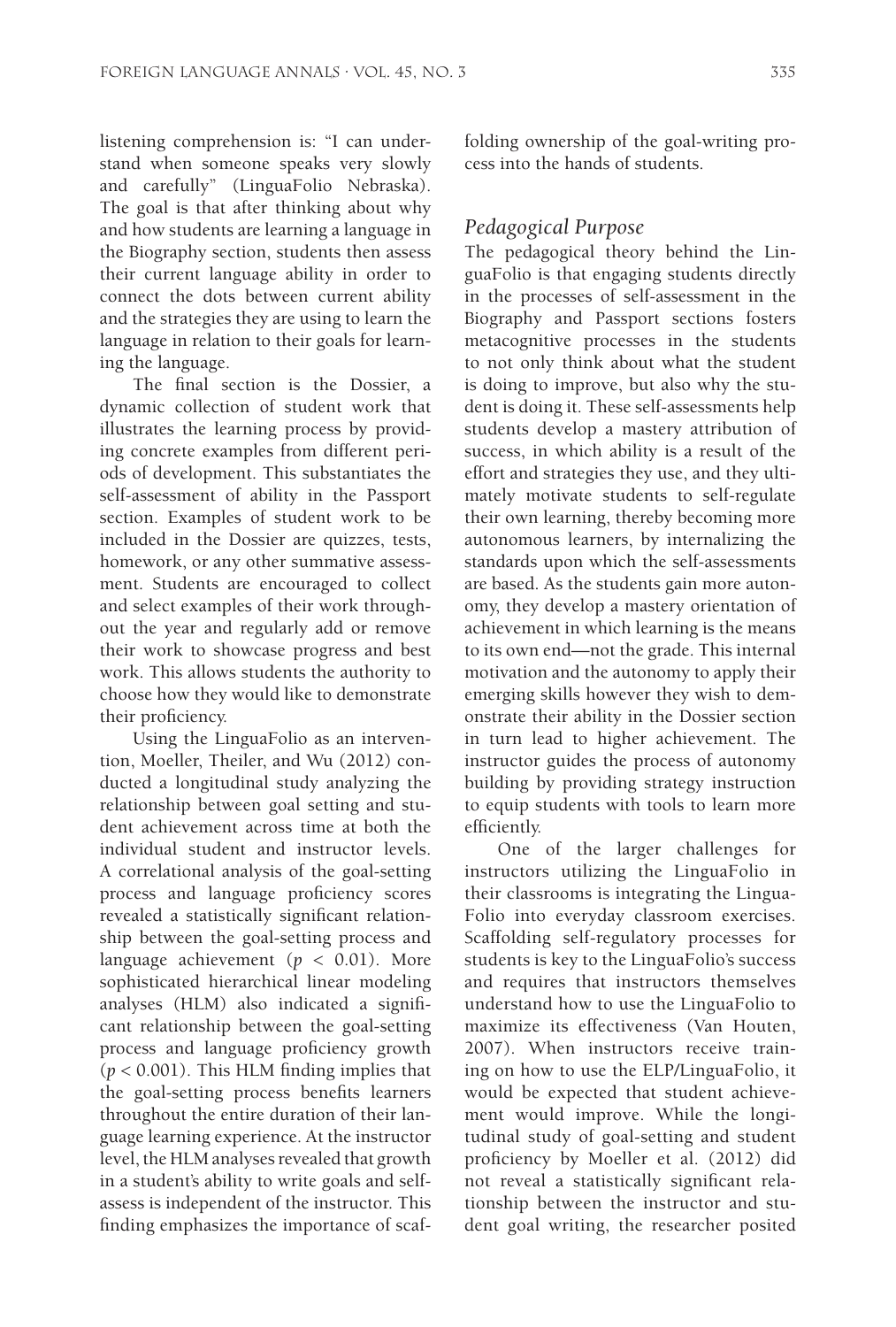that this lack of relationship was due to the highly scripted goal-writing process implemented uniformly by all instructorparticipants. The study highlighted the need to allow for variability in scaffolding the goal-writing process in order to more effectively explore the relationship between the instructor, the student's goalsetting process, and student achievement.

# **Empirical Evidence**

#### *ELP Pilot Meta-Analysis*

Schärer (2000) wrote the Final Report on the ELP's pilot project phase, which lasted from 1998 to 2000. A little more than 30,000 students from 16 different countries participated in the pilot program. This report analyzed questionnaires completed by both instructors and students from the different countries assessing the ELP. The general assessment was good:

> 68% of learners felt the time spent on keeping an ELP was time well-spent. 70% of teachers find the ELP is a useful tool for the learners. 78% of teachers find the ELP a useful tool for the teachers. (Schärer, 2000, p. 10)

There was a similar agreement about the ELP's self-assessment component. Schärer (2000) reported that 70% of learners found the ELP helped them assess their own competence. Self-assessment is a way to encourage adaptive control beliefs (students do well because of their effort)—which in turn encourages mastery orientation of motivation, self-regulation, and eventually (hopefully) higher achievement. There have been no formal experimental studies to assess whether using the ELP/LinguaFolio actually increases achievement, but that 70% of learners believe that the ELP helps them assess their own competence appears to be a good start.

An important potential problem that was voiced in the findings (Schärer, 2000) was the need for instructor training in order to ensure the use of the ELP as an effective pedagogical and reporting tool.

# *Current Study***—***Purpose and Research Questions*

The purpose of the current study is to provide more quantitative research to answer the question of whether the LinguaFolio is meeting its pedagogical purpose of increasing student capacity for SRL. Data from students' motivational beliefs, instructor beliefs, students' self-assessed abilities, and achievement were analyzed. A onesemester quasi-experimental quantitative study was conducted in nine Spanish 102 classes (second-semester beginner) and three French 102 classes at a Midwestern university, comprising a total of 168 mostly freshman students. Spanish served as the experimental group because LinguaFolio had already been introduced into the Spanish curriculum. Students in the Spanish 102 courses (*N* = 127) used the LinguaFolio intervention, and students in the French 102 classes  $(N = 41)$  served as the control group of students who did not. These particular classes were selected for inclusion in this study based on volunteer participation. Research questions include:

- 1. How do students' motivational beliefs change in relation to LinguaFolio use?
- 2. What impact do instructor beliefs have on the effectiveness of LinguaFolio use?
- 3. How accurate are students' self-assessed beliefs of ability compared to actual achievement in relation to LinguaFolio use?
- 4. How do the measures for cognitive and motivational/affective self-regulation interrelate?
- 5. What is the relationship between selfregulated learning and achievement?

# **Methodology and Measures**

To aid the integration of the LinguaFolio into university Spanish classrooms, a chapter goal-writing and reflection paper was developed. This assignment was designed to incorporate the metacognitive skills required of the LinguaFolio at the macro level of holistic language learning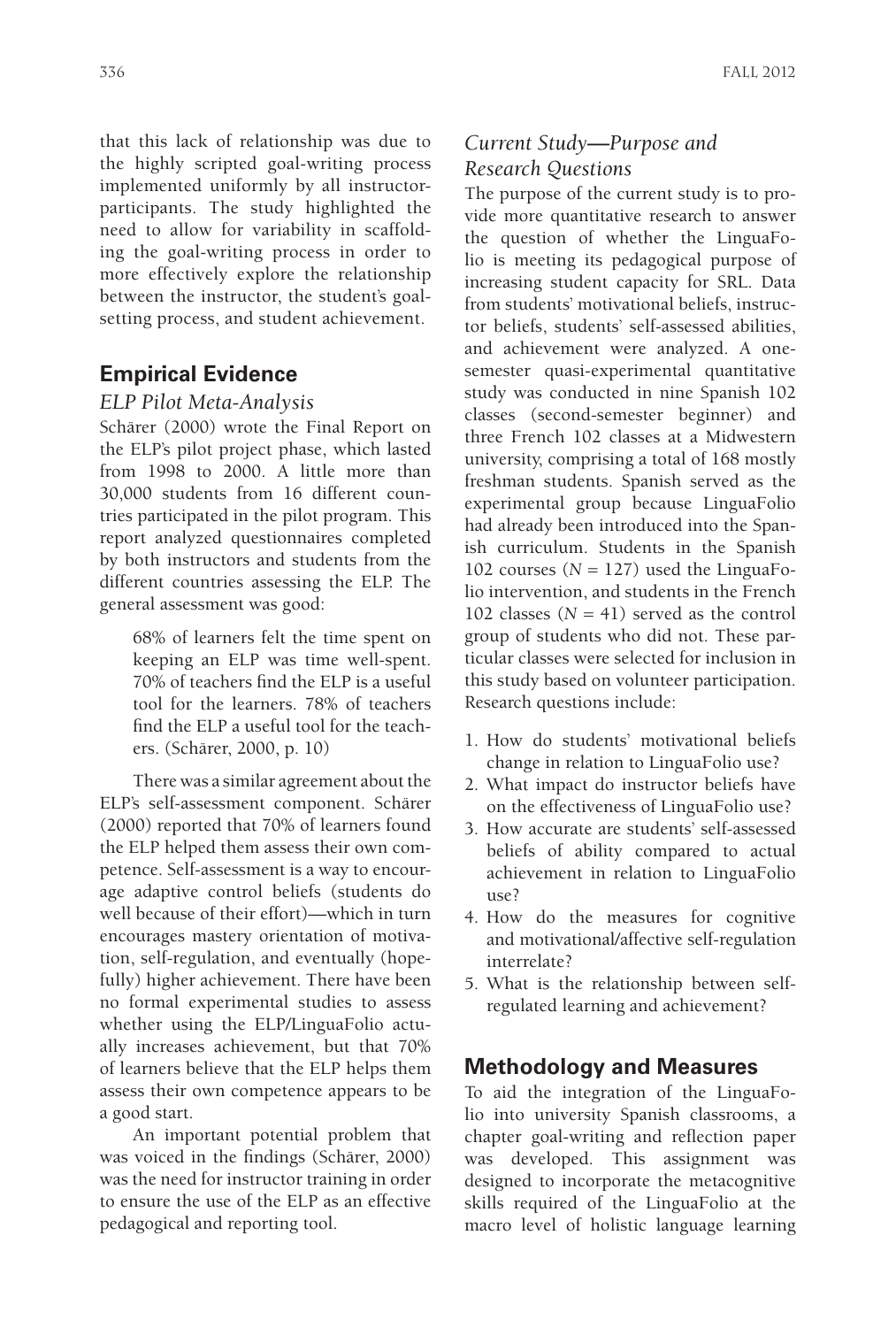into micro, or chapter, exercises. Students had to pre- and post-self-assess their ability (similar to the Passport section of the LinguaFolio) to complete the communicative goals of the chapter, choose and reflect on strategies (similar to the Biography section) to master different aspects of the language each chapter, plan and reflect on the amount of time they would study Spanish for the given chapter, and set and reflect on a performance and mastery goal for each chapter, which were to be evidenced in the Dossier section of the LinguaFolio. Because these assignments were a substantial enhancement to the LinguaFolio, a more complete description of what they entailed is necessary.

## *Self-Assessment of Ability*

This section asked students to assess their confidence that they were able to complete the different communicative goals of each chapter. The scale was 1 (I am not confident) to 7 (I am extremely confident). Each chapter started with a pre-assessment and ended with a post-assessment. The goal was that students would both internalize the communicative goals of the chapter and see a positive change in their confidence levels from pre- to post-assessments. The post-assessments provided the researcher with data that were then compared to actual achievement on the tests to establish accuracy in self-assessments of ability.

#### *Strategies for Learning*

In the pre-assessment, students planned strategies they would use in order to tackle different aspects of learning Spanish (grammar, vocabulary, listening, and speaking) in the context of the specific chapter on hand. Lecturers were instructed to explicitly go over some sample strategies for learning these different parts of the language (e.g., associations, visualizations, categorizations).

In the post-assessment, the goal was for students to make the connection between the degree of their improvement and the strategies that they used to learn the language. Because all people are unique learners, certain strategies will work better for certain people—hence, it was important that instructors were aware of various strategies that students could use to master different aspects of the language.

## *Time on Task*

One of the major goals of the LinguaFolio is that students see their current ability and the improvement in their ability as a result of the amount of effort they put forth. Time on task is one of the most important factors when attempting to master a task (Kiewra, 2009). This section asked students explicitly to think about when they would allot time to learning Spanish in the pre-assessment and then reflect on how much time they actually allocated to learning Spanish in the post-assessment. Instructors were encouraged to explicitly state the purpose of this section (as well as the other sections) so that students would begin to connect the dots between ability, strategy use, and effort.

## *Goal Setting*

The final section of this form was goal setting. Students set two different types of goals: achievement and personal. Attribution theory calls this the difference between performance and mastery goals. Achievement, or performance goals, required external gratification to be met; an example of an achievement goal would be to receive a B on the test for the chapter. Personal, or mastery goals, on the other hand, did not require external gratification. Personal goals required students to choose one of the five communicative goals from the chapter and internalize it as their own. For example, if a chapter's communicative goal was to be able to order food in Spanish at a restaurant, a personal goal might be to actually go to a Mexican restaurant and order a meal in Spanish. Hence, while the personal goals required external means for providing evidence for accomplishment, they were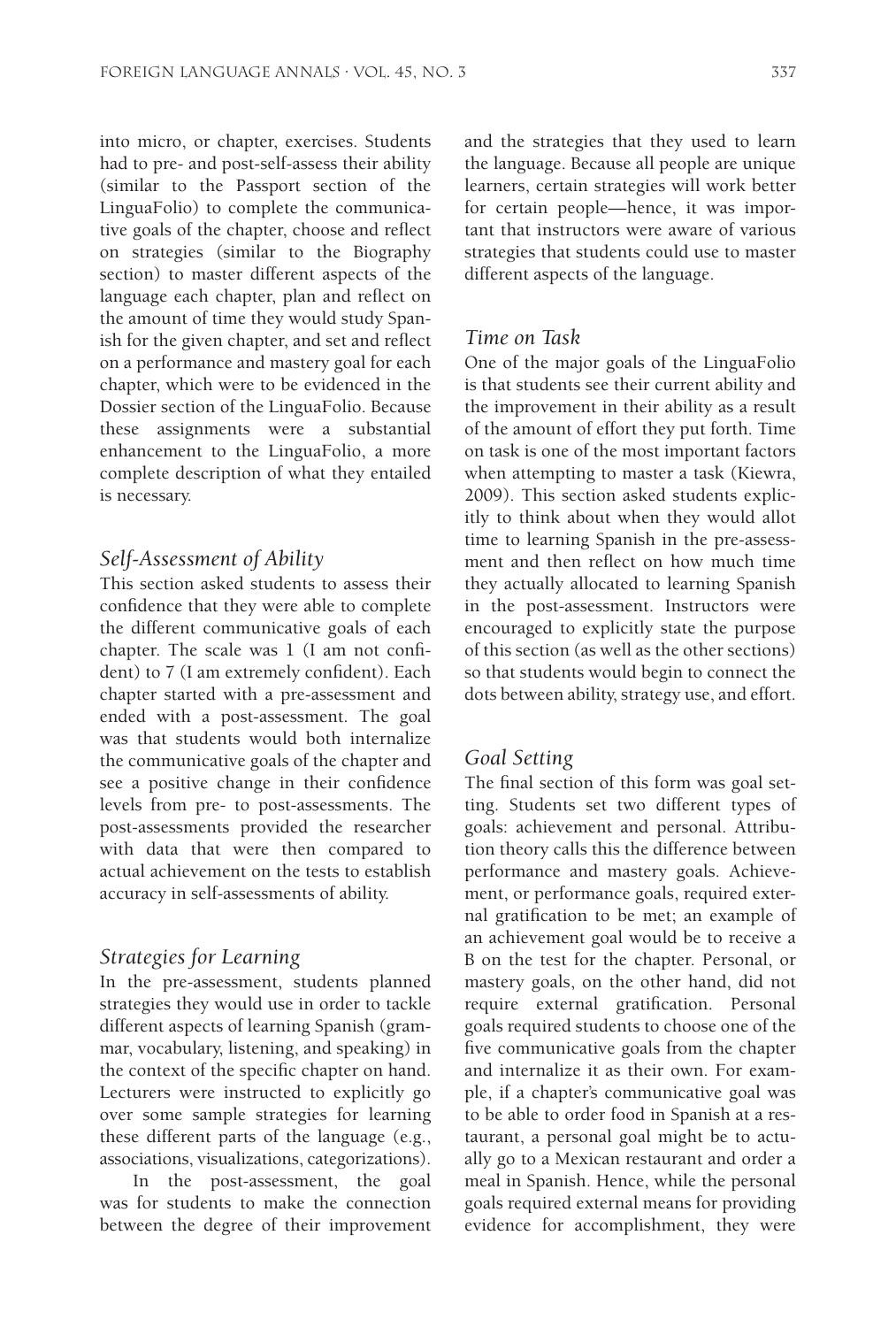designed to foster a mastery attitude for the task. These goal-writing assignments were then the basis for what was included in the Dossier section. The evidence that students chose to provide in the Dossier had to reflect these goals. Following our examples, if my achievement goal for a particular chapter was a B on the test, my evidence would be that chapter test. If my personal goal for this chapter was to be able to order food in Spanish, a signed affidavit from a waiter at a Mexican restaurant saying that I had done so would be my evidence. Evidence meeting both of these goals was required.

The post-assessments required students to reflect on whether they had met their goals for each chapter and why. Here also, the purpose was for students to think about their ability in relation to the strategies that they had used and the amount of effort that they had expended.

One of the findings from research available on the ELP is that instructors need professional development/training on how to best integrate the ELP/LinguaFolio into the classroom (Van Houten, 2007). In addition to weekly departmental meetings in which instructors met to talk about teaching strategies and the tests that would be administered to the Spanish students, the researcher met with instructors three times during the semester to answer questions directly related to LinguaFolio. Two of the Spanish instructors chose not to attend any of these meetings and, as a result, the researcher created a separate group for them named "Limited LinguaFolio use." The other instructors were placed into a group named "Extensive LinguaFolio use." These categories were created to better discern the impact that effective LinguaFolio integration had on the learners.

Instructors completed a questionnaire during the middle of the semester that assessed their beliefs in relation to theory on student-centered classrooms. Ames's theory (1992) on the classroom activities/ structures (tasks, authority, and evaluation) that support mastery goal orientation and those that support performance goal orien-

tation was converted into positively stated prompts to which participating instructors responded via a Likert scale. Three statements were developed for each of the categories; for example, a statement used for a mastery view on task design read, "The main purpose of in-class activities is to maximize student interest." A performance view on evaluation included statements such as, "Students should be evaluated on the outcomes of their final products." To substantiate these self-reported instructor beliefs and assess the interaction between instructors' self-reporting and student perceptions, questions were added to the student survey about their perception of this largely instructor-defined classroom goal structure.

A questionnaire (see Appendix), which was a combination of the motivation components of the Motivated Strategies for Learning Questionnaire (Pintrich, Smith, Garcia, & McKeachie, 1991), the Patterns of Adaptive Learning Survey (PALS; Midgley et al., 2000), and student perception of the classroom goal orientation was administered to students twice during the semester: once at the beginning and once at the end. Similar to the instructor survey, students were presented with statements and asked to agree or disagree using a Likert scale. The motivation component of the survey measured student mastery goal orientation, performance-approach goal orientation, performance-avoidance goal orientation, task-value, control beliefs (belief that effort increases ability), test anxiety, and academic self-efficacy. To calculate how the students changed their beliefs over the course of the semester, results from the second survey were subtracted from the first survey, meaning that students with a positive change score increased their belief for a given measure, and conversely students with a negative change score decreased their belief for a given measure.

Achievement scores were collected from all chapter tests, the final test, and the final grade. Accuracy in self-assessment for the Spanish classes was analyzed by calculating the absolute value of the difference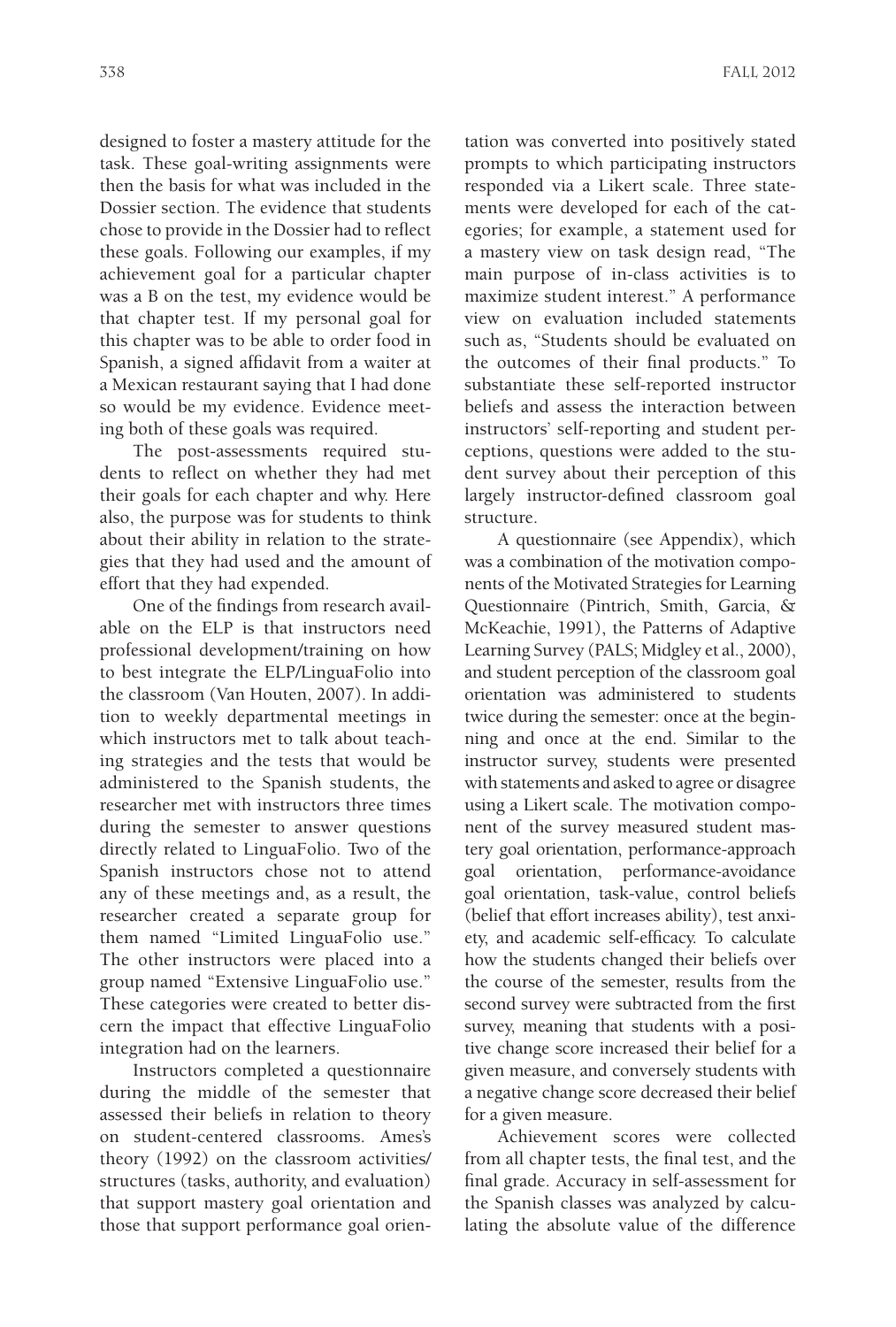| TABLE |  |
|-------|--|
|-------|--|

|                                         |                | Goal Orientation |                                                       |      | Motivational                 | Affective   |               |
|-----------------------------------------|----------------|------------------|-------------------------------------------------------|------|------------------------------|-------------|---------------|
|                                         | <b>Mastery</b> | Approach         | Performance Performance Control Academic<br>Avoidance |      | Belief Self-Efficacy Anxiety | <b>Test</b> | Task<br>Value |
| French<br>$N = 41$<br>Spanish           | $-0.24$        | $-0.46$          | $-0.75$                                               | 0.07 | $-0.10$                      | 0.28        | $-0.25$       |
| Limited<br>$N = 42$<br><b>Extensive</b> | $-0.62$        | $-0.02$          | $-0.56$                                               | 0.09 | $-0.08$                      | 0.05        | $-0.01$       |
| $N = 85$                                | 0.11           | $-0.07$          | $-0.42$                                               | 0.21 | 0.17                         | $-0.28$     | 0.23          |

between the average post-chapter assessments for ability and individual students' actual achievement scores for each chapter. Hence, the lower the score, the more accurate an individual self-assessment.

Statistical analysis was conducted using ANOVA tests and correlation coefficients. *P*-values and eta-squared values are included to address statistical significance and effect sizes.

# **Results**

# *How Do Students' Motivational Beliefs Change in Relation to LinguaFolio Use?*

Table 1 shows the mean change scores. One-way ANOVAs revealed significant differences in the change scores only for the mastery goal orientation and task value variables. The results for change in mastery goal orientation revealed a significant difference among groups ( $F = 7.03$ ,  $p = 0.001$ ). The eta-squared value for effect size was 0.08, meaning that 8% of the variability in the dependent variable was explained by variability among treatment groups; this is considered a "medium" sized effect by Cohen's (2008) benchmarks. Follow-up Tukey tests indicated that the only significant difference was that between the mean of the Extensive LinguaFolio group (mean =  $0.11$ , SD = 0.95) and Limited LinguaFolio group (mean =  $-0.62$ , SD = 0.95, F = 7.03,  $p = 0.001$ ). Hence, students of teachers in the Limited LinguaFolio group significantly decreased the level of their mastery goal orientation over the course of the semester compared to students of teachers in the Extensive LinguaFolio group.

The other significant difference among student groups was that of the task value  $(F = 3.39, p = 0.026)$ . Tukey tests revealed that the only significant difference was between the French (mean  $= -0.25$ , SD  $=$ 1.08) and the Extensive LinguaFolio group  $(\text{mean} = 0.23, \text{SD} = 0.87, \text{F} = 3.39, p = 0.022).$ The eta-squared effect size for this difference was 0.04, revealing a "small" effect in accordance with Cohen's benchmarks. This means that students in the Extensive LinguaFolio group significantly increased their task value, compared to the decrease in task value observed in the French classes.

# *What Impact Do Instructor Beliefs Have on the Effectiveness of LinguaFolio Use?*

ANOVA analysis revealed a significant difference among instructors for mastery beliefs  $(F = 7.99, p = 0.01)$ . The eta-squared measurement for effect size (0.64) was significantly higher than Cohen's benchmark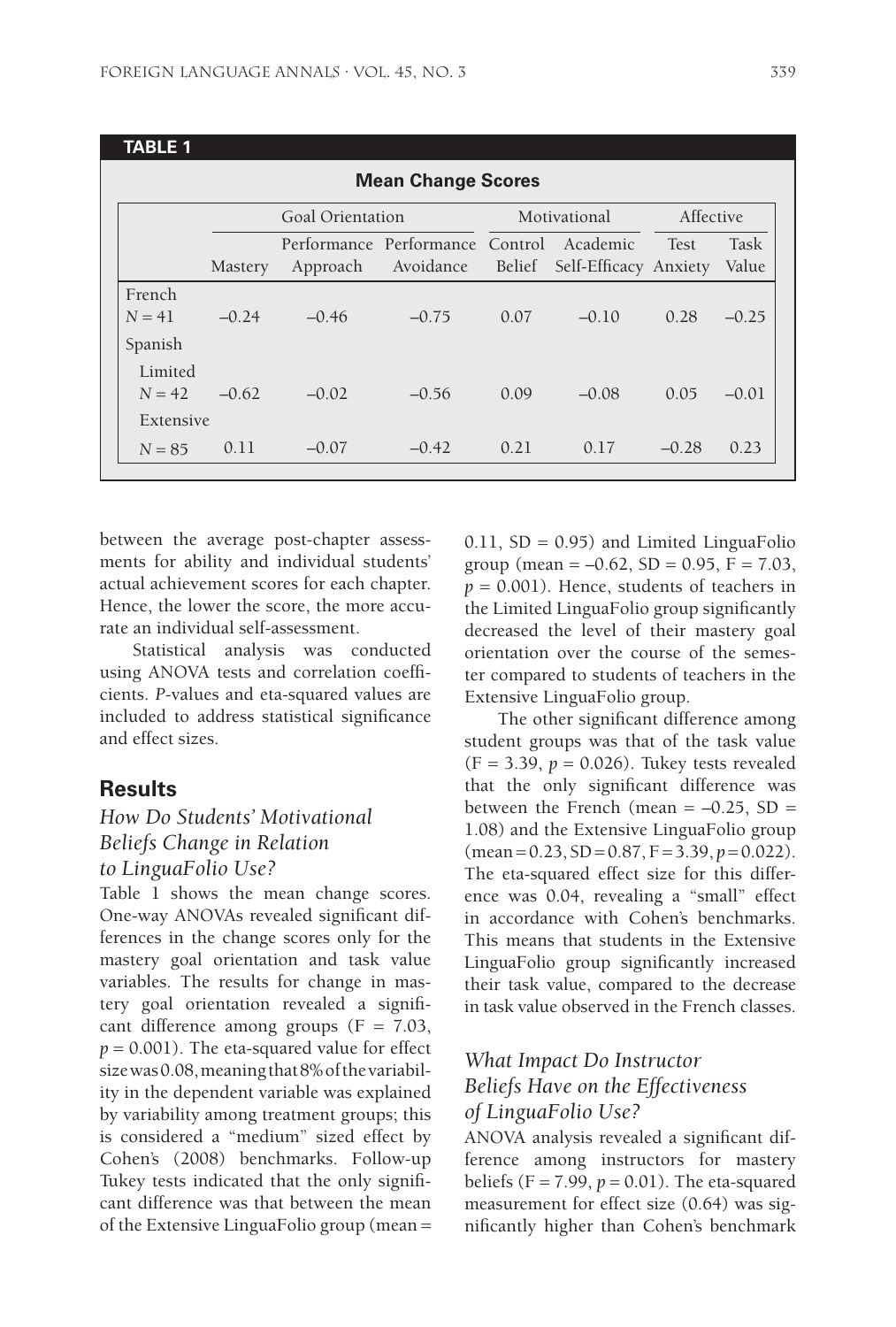| 340 | <b>FALL 2012</b> |
|-----|------------------|
|     |                  |

| <b>TABLE 2</b>      |         |                 |                                   |      |                           |
|---------------------|---------|-----------------|-----------------------------------|------|---------------------------|
|                     |         |                 | <b>Classroom Goal Orientation</b> |      |                           |
|                     |         | Teacher Beliefs |                                   |      | <b>Student Perception</b> |
|                     | Mastery | Performance     |                                   |      | Mastery Performance       |
| French $(N = 3)$    | 4.52    | 4.78            | French $(N = 41)$                 | 5.33 | 4.31                      |
| Spanish             |         |                 | Spanish                           |      |                           |
| Limited $(N = 3)$   | 4.56    | 4.93            | Limited $(N = 42)$                | 5.50 | 3.60                      |
| Extensive $(N = 6)$ | 5.95    | 4.28            | Extensive $(N = 85)$              | 6.02 | 4.20                      |
|                     |         |                 |                                   |      |                           |

for large effect sizes, suggesting that 64% of the total variability in mastery beliefs was accounted for by the mean differences between groups. Follow-up Tukey tests found that instructors in the Extensive LinguaFolio group (instructors who attended the meetings with the researcher and regularly attended weekly faculty meetings) (mean =  $5.95$ , SD = 0.41) had significantly higher mastery beliefs about classroom goal orientation (see Table 2) than both instructors of French (mean  $= 4.52$ , SD  $=$ 0.82,  $F = 7.99$ ,  $p = 0.023$ ) and instructors grouped into the Limited LinguaFolio category (mean =  $4.56$ , SD =  $0.77$ , F =  $7.99$ ,  $p = 0.026$ ). There were no significant differences between instructors on their beliefs that supported performance classroom goal orientation. In other words, the only significant difference among the experimental groups (both Limited and Extensive LinguaFolio) and the control group was that instructors in the Extensive LinguaFolio group had higher mastery beliefs than instructors in both the Limited LinguaFolio group and the control group.

Students had similar perceptions of their classrooms' mastery goal orientations. ANOVA analysis showed a significant difference among groups  $(F = 7.517,$ *p* = 0.001). The eta-squared measurement for effect size (0.09) registered as a "medium" effect size according to Cohen's benchmarks. Substantiating the instructors' self-reports, follow-up Tukey tests revealed that students in classrooms with access to Extensive LinguaFolio use (mean = 6.02,

SD = 0.85) reported a higher perception of mastery classroom goal orientation than students in the French (mean  $=$  5.33, SD  $=$ 1.11, F = 7.517, *p* = 0.001) and students in the Limited LinguaFolio classrooms  $(\text{mean} = 5.5, SD = 1.1, F = 7.517, p = 0.021).$ There were no other significant differences.

Students differed from instructors in their perception of classroom performance goal orientation. ANOVA analysis found a significant difference between groups ( $F =$ 9.35, *p* < 0.001). The eta-squared effect size (0.12) was considered a "medium" effect by Cohen's benchmarks. The classes with access to Limited LinguaFolio use (mean =  $3.6, SD = 0.77$  rated their classroom performance goal orientation as significantly lower than the French classes (mean = 4.31, SD = 0.73, F = 9.35, *p* < 0.001) and the classes with access to Extensive LinguaFolio use (mean =  $4.19$ , SD = 0.89, F = 9.35,  $p = 0.001$ ). This means that students in the Limited LinguaFolio group believed their classroom performance goal orientation was significantly lower than students in the Extensive LinguaFolio experimental group and students in the control group. There were no other significant differences among groups.

*How Accurate Are Students' Self-Assessed Beliefs of Ability Compared to Actual Achievement in Relation to LinguaFolio Use?* Because these data were collected via the chapter goal writing assignments, which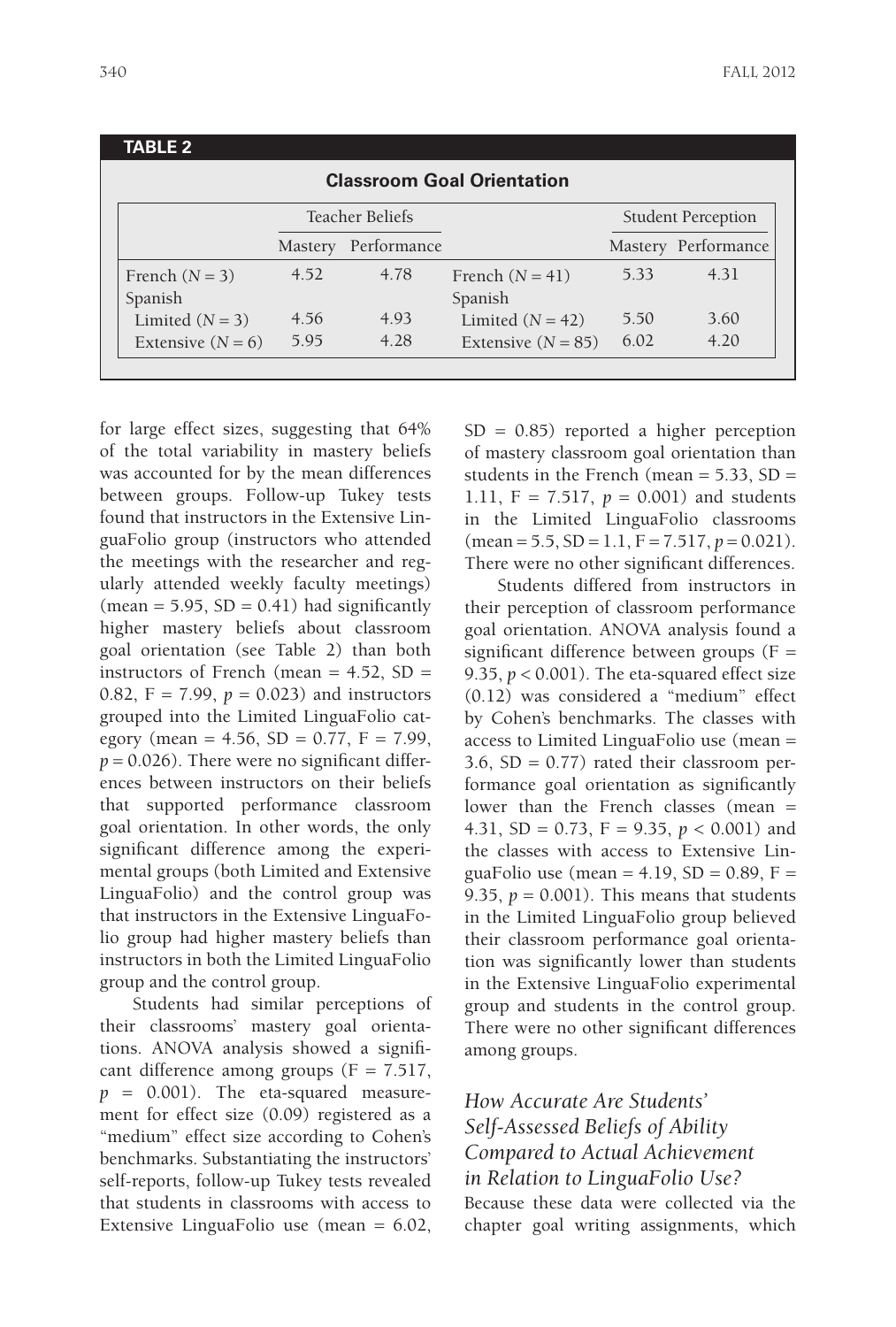| <b>TABLE 3</b> | <b>Self-Judgments and Chapter Change Scores</b> |                          |
|----------------|-------------------------------------------------|--------------------------|
| <b>Test</b>    | Limited LF                                      | Extensive LF             |
| Chapter 1      | $N = 9$ , $R = 0.69*$                           | $N = 81$ , $R = 0.25*$   |
| Chapter 2      | $N = 10$ , $R = 0.56*$                          | $N = 69$ , $R = 0.53***$ |
| Chapter 3      | $N = 28$ , $R = 0.67***$                        | $N = 74$ , $R = 0.49***$ |
| Chapter 4      | $N = 7$ , $R = -0.142$                          | $N = 79$ , $R = 0.31**$  |
| Chapter 5      | $N = 26$ , $R = 0.54**$                         | $N = 79$ , $R = 0.57***$ |
| Final Test     | $N = 40$ , $R = 0.59***$                        | $N = 85$ , $R = 0.46***$ |
| Final Grade    | $N = 40$ , $R = 0.40**$                         | $N = 85$ , $R = 0.45***$ |

| TABLE 4 |  |
|---------|--|
|---------|--|

| <b>Mean Accuracy in Self-Judgment</b> |          |
|---------------------------------------|----------|
|                                       | Accuracy |
| Limited LF $(N = 41)$                 | 0.201    |
| Extensive LF $(N = 85)$               | 0.136    |

were part of the LinguaFolio intervention, results were limited to the experimental groups using LinguaFolio. Due to missing data from the chapter self-assessed ability and the fact that students were able to drop one of the test scores, the *N* for each of the chapter correlations between self-assessed ability and actual achievement varied significantly (see Table 3).

However, from the correlations from available data, it can be seen that students in both the Limited and Extensive Lingua-Folio groups had significant correlations between self-assessed ability and actual test scores for almost all of the chapter tests. This means that those who reported larger increases in their self-judgment of ability also generally scored higher on actual assessments of ability. Only Chapter 4's test revealed a nonsignificant correlation for those in the Limited LinguaFolio group, and this may have more to do with the small *N* than with the majority of the students' inability to accurately self-assess. The correlations provided for the final test and the final grade were

calculated by averaging students' chapter ability test scores and comparing that averaged number to the final test and final grade. In general, it can be seen that the Extensive LinguaFolio group had lower *p* values, but this too may be due to a larger sampling size.

Mean accuracy scores (see Table 4) were calculated by converting the self-assessed ability and achievement scores into percentages and then averaging the absolute values of the difference between chapter tests and self-assessed ability for each student. The lower this number is, the more accurate it is. An ANOVA analysis showed that students in classes with Extensive LinguaFolio use (mean =  $0.136$ , SD =  $0.08$ ) had a significantly better mean accuracy score than those in the Limited LinguaFolio classes  $(\text{mean} = 0.201, SD = 0.11, F = 14.7, p <$ 0.001), meaning they produced more accurate self-judgments of ability than students in the Limited LinguaFolio group. The etasquared value for effect size (0.11) revealed a "medium" effect according to Cohen's benchmarks.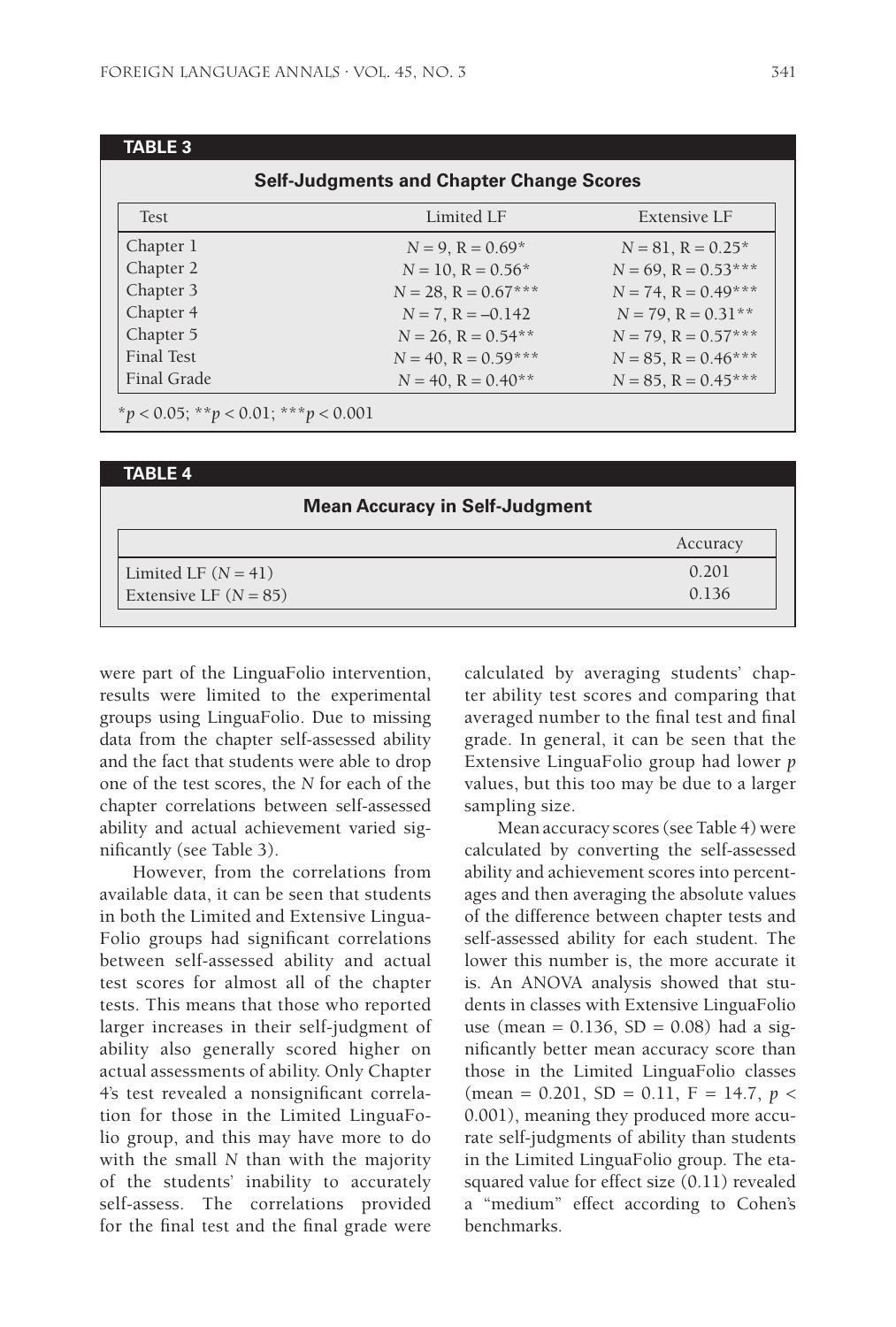# *How Do the Measures for Cognitive and Motivational/Affective Self-Regulation Interrelate?*

Students who were comparatively more mastery goal–oriented self-assessed themselves as having comparatively higher ability than their peers  $(r = 0.389)$ , and they were also comparatively more accurate at self-assessing than their peers  $(r = -0.171)$ (see Table 5). Interestingly, this was also true for students who increased their mastery goal orientation the most over the course of the semester  $(r = 0.219, r = -0.154)$ . Performance-approach orientation only produced one significant correlation to the cognitive measure of average accuracy in self-assessment  $(r = -0.193)$ , meaning that those who were comparatively more performance approach–oriented were also comparatively more accurate at self-assessing. The belief that effort translates into ability (control belief) provided significant correlations for students on their second survey to average self-assessed ability  $(r = 0.37)$ and average accuracy in self-assessment  $(r = -0.289)$ . However, there was no significant correlation between increased control beliefs and self-assessment. This combination was also true for academic self-efficacy, which provided a strong correlation of 0.601 between student reports on the second survey and the average self-assessed ability, meaning that those who comparatively believed they would do well in the class (academic self-efficacy) were also those who rated themselves, on average, as having a comparatively higher ability. Students with higher academic self-efficacy were also comparatively more accurate than their peers at self-assessing their ability  $(r = -0.289)$ . Test anxiety, as expected, provided the opposite results. Those who were more anxious about taking tests rated themselves, on average, as having lower abilities than their peers  $(r = -0.278)$  and were comparatively less accurate at selfassessing their ability  $(r = 0.181)$ . Finally, task-value behaved similarly to the measure for mastery goal orientation. There was

a significant relationship between those who valued learning the language the most (task-value) as both revealed higher (*r* = 0.39) and more accurate  $(r = -0.198)$  selfassessments of ability. In addition, students who increased their task-value beliefs the most had higher average self-assessments of ability  $(r = 0.217)$ . Note that these findings are not causal in nature, but represent the findings from the study.

# *What Is the Relationship Between Being a Self-Regulated Learner and Achievement?*

The results from motivation measurements from the second survey and the change values from the second to the first survey were correlated with the results from the achievement scores from the final test and final grade (see Table 6). Contrary to expectations that both mastery and performance goal orientation would be linked to the final test and final grade, only mastery goal orientation was linked to both (*r* = 0.239 and  $r = 0.176$ ). Interestingly, a negative correlation was revealed between increased performance goal orientation and performance on the final exam  $(r = -0.168)$ . This indicates that those who became more performance oriented over the course of the semester actually did comparatively worse on their final test.

Those who increased their performance avoidance goal orientation had negative correlations to both the final test and final grade as well (*r* = –0.24, *r* = –0.193). The belief that effort increases ability (control belief) positively correlated with both the final test and the final grade  $(r = 0.199$  and  $r = 0.17$ ). Academic self-efficacy produced the highest *r* coefficients for both the final test and the final grade ( $r = 0.524$  and  $r = 0.519$ ).

The results from the final survey for test anxiety also had high, but negative, *r* coefficients for both the final test and the final grade  $(r = -0.453$  and  $r = -0.343$ ). Those who became more anxious about taking tests throughout the semester performed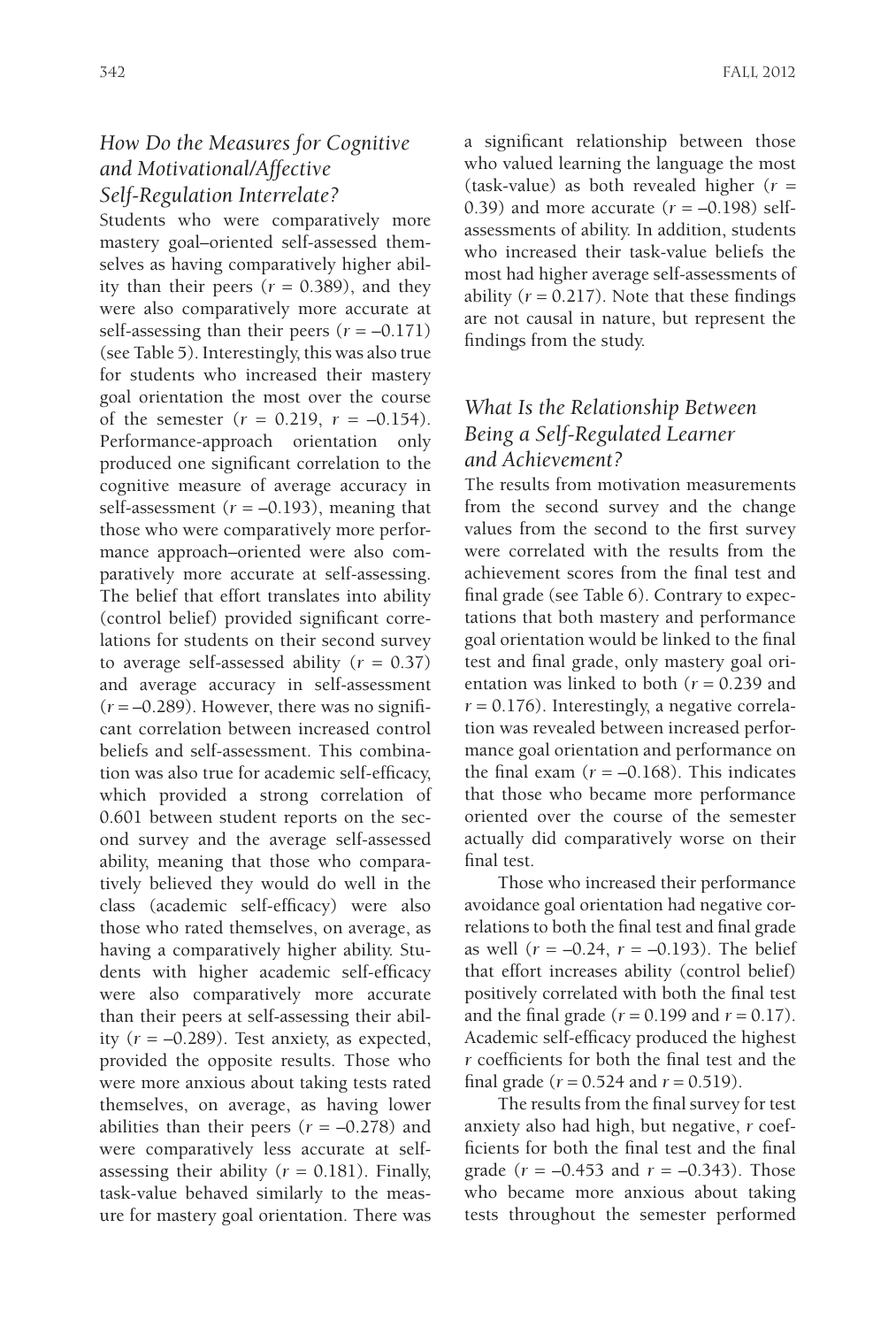| <b>TABLE 5</b>                                                                                                                                                                     |                 |           |                         |                 |           |             |                                         |          |               |          |                        |           |                 |           |
|------------------------------------------------------------------------------------------------------------------------------------------------------------------------------------|-----------------|-----------|-------------------------|-----------------|-----------|-------------|-----------------------------------------|----------|---------------|----------|------------------------|-----------|-----------------|-----------|
|                                                                                                                                                                                    |                 |           |                         |                 |           |             | Cognition, Motivation, and Affect       |          |               |          |                        |           |                 |           |
|                                                                                                                                                                                    |                 |           | <b>Goal Orientation</b> |                 |           |             |                                         |          | Motivation    |          |                        | Affect    |                 |           |
|                                                                                                                                                                                    |                 |           |                         | Performance     |           | Performance | Control                                 |          | Academic      |          | Test                   |           | Task            |           |
|                                                                                                                                                                                    | Mastery         |           |                         | Approach        | Avoidance |             | Belief                                  |          | Self-Efficacy |          | Anxiety                |           | Value           |           |
|                                                                                                                                                                                    | 2 <sub>nd</sub> | ch        | 2nd                     | d               | 2nd       | đ           | 2 <sub>nd</sub>                         | đ        | 2nd           | ට්       | 2 <sub>nd</sub>        | đ         | 2nd             | đ         |
| Average<br>Self-                                                                                                                                                                   | $0.389***$      | $0.219**$ | 0.112                   | $-0.017$        | 0.086     | 0.022       | $0.370***$                              | 0.118    | $0.601***$    | 0.115    | $-0.278***$            | $-0.085$  | $0.390***$      | $0.217**$ |
| Judgment                                                                                                                                                                           |                 |           |                         |                 |           |             |                                         |          |               |          |                        |           |                 |           |
| Accuracy<br>Average                                                                                                                                                                | $-0.171*$       | $-0.154*$ | $-0.193*$               | $-0.012$        | $-0.145$  | $-0.089$    | $-0.278***$                             | $-0.071$ | $-0.289***$   | $-0.053$ | $0.181*$               | 0.058     | $-0.198*$       | $-0.118$  |
| * $p < 0.05$ ; ** $p < 0.01$ ; *** $p < 0.001$ . 2nd refers to the value reported on the second survey. Ch refers to the change in values from the second to<br>the first surveys. |                 |           |                         |                 |           |             |                                         |          |               |          |                        |           |                 |           |
|                                                                                                                                                                                    |                 |           |                         |                 |           |             |                                         |          |               |          |                        |           |                 |           |
| <b>TABLE 6</b>                                                                                                                                                                     |                 |           |                         |                 |           |             |                                         |          |               |          |                        |           |                 |           |
|                                                                                                                                                                                    |                 |           |                         |                 |           |             | Self-Regulated Learning and Achievement |          |               |          |                        |           |                 |           |
|                                                                                                                                                                                    |                 |           | U                       | oal Orientation |           |             |                                         |          | Motivation    |          |                        | Affect    |                 |           |
|                                                                                                                                                                                    |                 |           |                         | Performance     |           | Performance |                                         | Control  | Academic      |          | Test                   |           |                 | Task      |
|                                                                                                                                                                                    |                 | Mastery   |                         | Approach        |           | Avoidance   |                                         | Belief   | Self-Efficacy |          | Anxiety                |           | Value           |           |
|                                                                                                                                                                                    | 2nd             | đ         | 2nd                     | d               | 2nd       | đ           | 2nd                                     | d        | 2nd           | ch       | 2nd                    | đ         | 2 <sub>nd</sub> | đ         |
| Final Test                                                                                                                                                                         | $0.239**$       | $0.173*$  | $-0.051$                | $-0.168*$       | $-0.047$  | $-0.240**$  | $0.199*$                                | 0.059    | $0.524***$    | 0.094    | $-0.453***$ $-0.210**$ |           | $0.217**$       | $0.199*$  |
| Final Grade                                                                                                                                                                        | $0.176*$        | 0.101     | $-0.040$                | $-0.105$        | $-0.001$  | $-0.193*$   | $0.170*$                                | 0.030    | $0.519***$    | $0.183*$ | $-0.343***$            | $-0.189*$ | $0.174*$        | $0.237**$ |
| * $p < 0.05$ ; ** $p < 0.01$ ; *** $p < 0.001$ . 2nd refers to the value reported on the second survey. Ch refers to the change in values from the second to the first<br>surveys. |                 |           |                         |                 |           |             |                                         |          |               |          |                        |           |                 |           |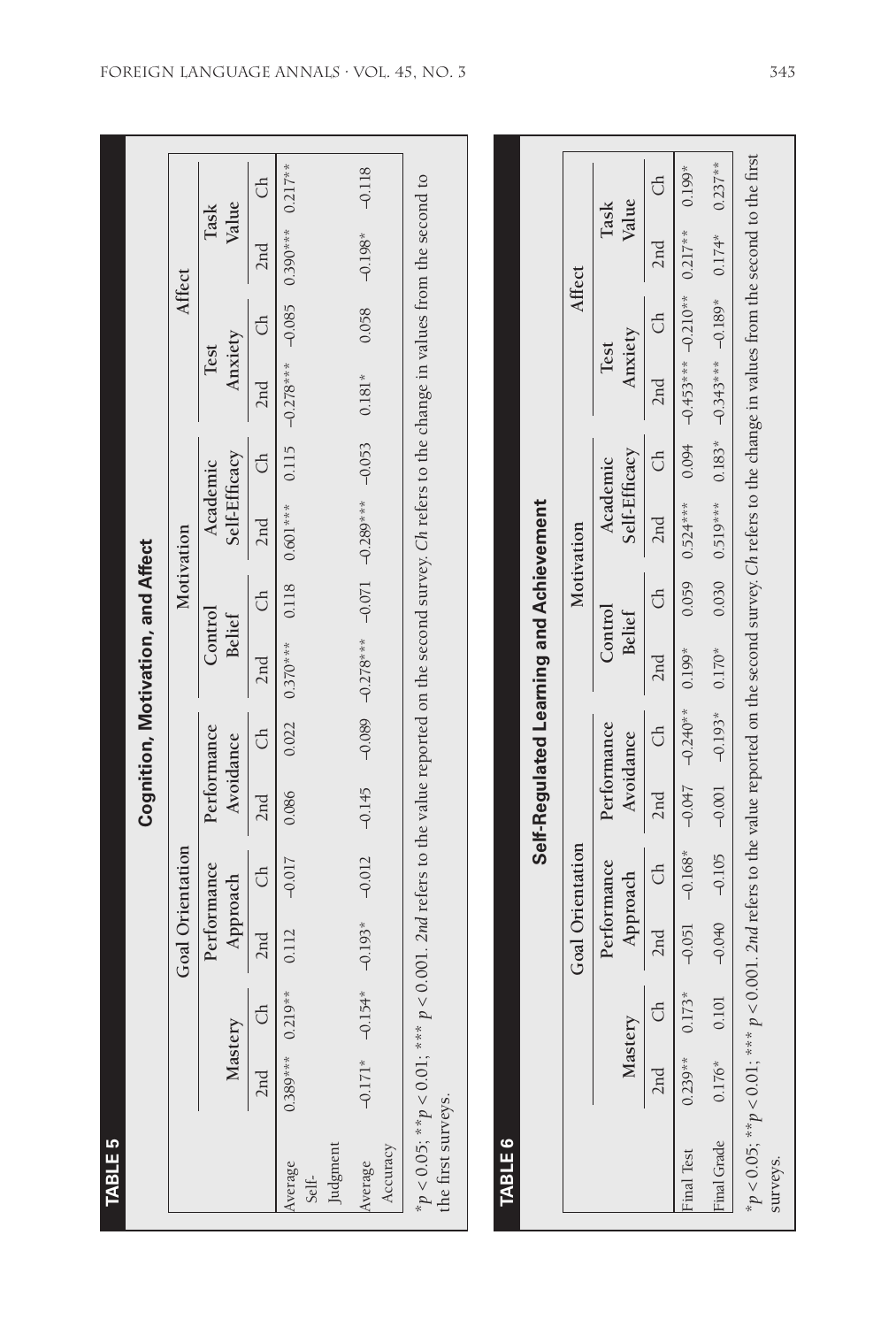| <b>Self-Judgments and Achievement</b> |             |              |  |  |
|---------------------------------------|-------------|--------------|--|--|
|                                       | Limited LF  | Extensive LF |  |  |
| Self-Judgment                         | $-0.866***$ | $-0.610***$  |  |  |
| Final Test                            | $-0.271*$   | $-0.068$     |  |  |
| Final Grade                           | $-0.109$    | 0.007        |  |  |

worse on the final test and received lower final grades  $(r = -0.21$  and  $r = -0.189$ ). However, these results reflected "small" effect sizes according to Cohen's benchmarks.

Task-value was positively linked to both the final test and the final grade both on the second survey ( $r = 0.217$  and  $r =$ 0.174) and for the change values  $(r = 0.199)$ and  $r = 0.237$ ). In other words, those who reported higher task-value assessments on their second survey received comparatively higher scores on their final test and higher final grades. In addition, those who increased their task-value over the course of the semester scored higher on the final test and received higher final grades.

Data collected from the goal-writing assignments, used in the experimental groups, revealed interesting correlations between accuracy in self-assessment and achievement (see Table 7). Students in both the Limited LinguaFolio  $(r = -0.866)$ and the Extensive LinguaFolio  $(r = -0.61)$ classes had significant negative correlations between accuracy in self-assessment and actual self-assessed ability. This means the students who were most accurate at self-assessment tended to be the ones who were assessing themselves with comparatively higher abilities. While the accuracy of student self-assessments in the Limited and the Extensive LinguaFolio classrooms did not correlate to final grades, students in the Limited LinguaFolio did produce a significant negative correlation  $(-0.297)$ between accuracy in self-assessment and the grade they received on the final exam, while students in the Extensive LinguaFolio classrooms did not. There are two ways to interpret this. It is true that students in the Limited LinguaFolio classes who most accurately assessed themselves did comparatively better on the final test than those who did not accurately self-assess. Is this because students in the Limited Lingua-Folio classrooms were better at the selfregulative process of self-assessing ability than students in the Extensive LinguaFolio classrooms? Or did students in the Extensive LinguaFolio classrooms receive enough scaffolding throughout the self-assessment process that even mid- and lower-achieving students were also able to self-assess their abilities accurately?

# **Discussion**

Acquiring "behavioral, emotional and cognitive self-control is essential to competent functioning throughout life" (Shonkoff & Phillips, 2002, p. 94). The findings presented from this semester-long quantitative study support the theory behind SRL. The cognitive component measured, accuracy in self-assessment, was positively linked to the motivational and affective measures of mastery goal orientation, control beliefs, academic self-efficacy, task-value, and higher self-assessments of ability (self-efficacy).

Mastery orientation, control beliefs, academic self-efficacy, task-value, and student self-assessment of ability (domain specific self-efficacy) all positively correlated to student achievement. These results support the view that self-regulated learners who are intrinsically motivated (mastery goal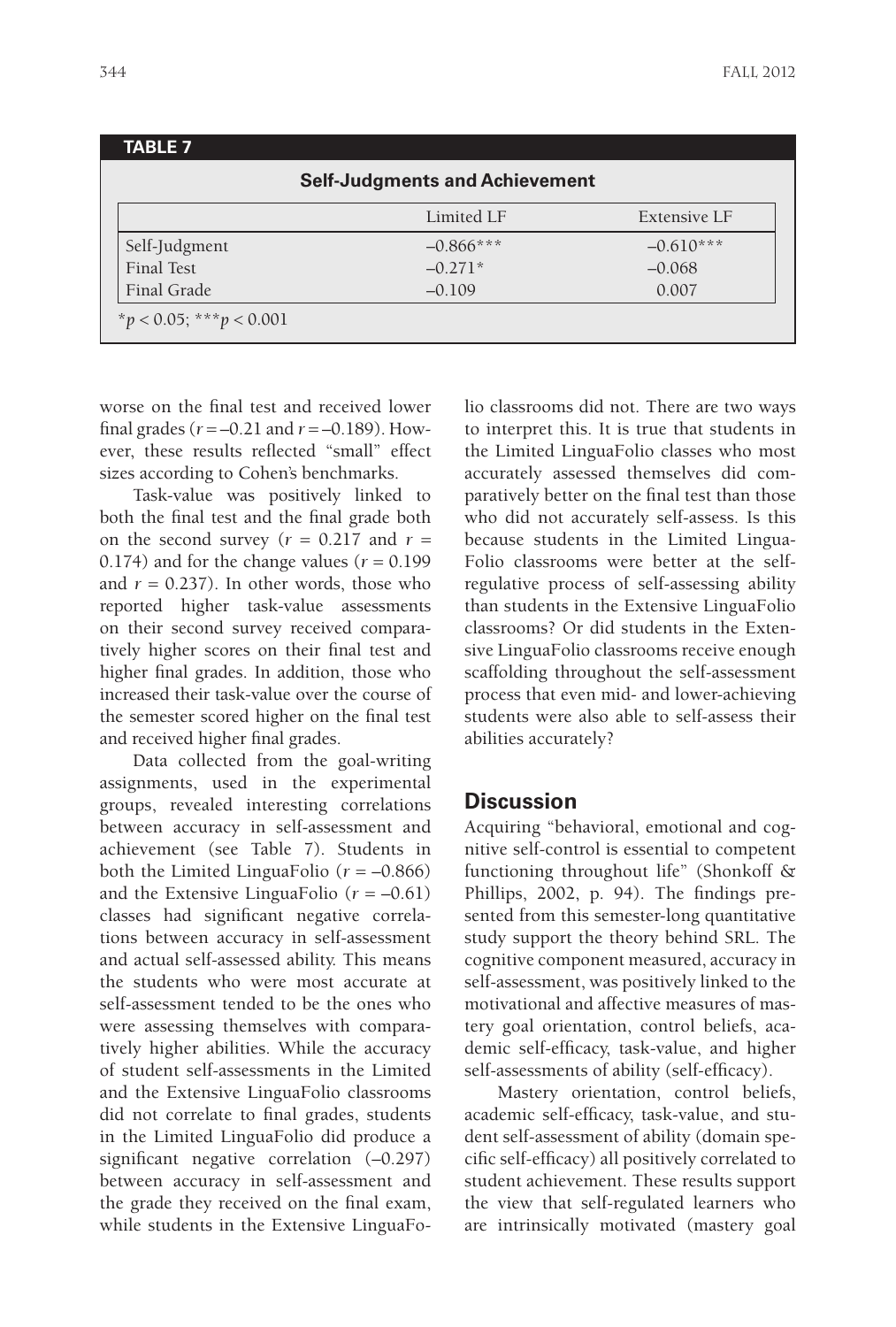orientation) believe that effort drives ability (control beliefs), value the content information, believe they can succeed (academic self-efficacy), and actually do succeed.

The results also show an important interaction between instructor beliefs about classroom goal structures and extensive LinguaFolio use. It is not surprising that instructors who participated in the professional development, both with the researcher and the department, had higher beliefs that support mastery goal orientation in students. This combination of instructor beliefs, classroom goal orientation, and LinguaFolio use produced findings that support the effectiveness of LinguaFolio as an intervention to increase SRL in students. Extensive LinguaFolio use was linked to higher accuracy in self-assessment, higher mastery goal orientation, and higher task-value; however, a more rigorous experimental design would be required to show causality between LinguaFolio and increased SRL.

# **Conclusion**

This study, coupled with the Moeller et al. (2012) goal-setting study, supports the idea that the LinguaFolio accomplishes its pedagogical purpose. As with all correlative studies, it is impossible to show causality between LinguaFolio use and the positive outcomes presented. In order to better establish this link, a more concrete definition of what is "on model," or representative of the LinguaFolio process, will need to be established. This is difficult because one of the underlying goals of the LinguaFolio is to allow students more choice and control over their learning. Establishing scripted lesson plans for instructors to follow would diminish the instructor's ability to personalize the learning experience. Work on establishing the Sheltered Instruction Observation Protocol Method as an effective tool, for example, has circumvented scripted lesson plans by providing instructors with a lesson outline and options for possible tasks in which students could engage, as opposed to mandating specific ones (see Himmel, 2007).

One strategy the current study utilized was the chapter goal writing assignments that were designed to integrate the pedagogical underpinnings of the LinguaFolio (selfassessment, self-reflection, goal setting, and strategy awareness) into the everyday classroom. These goal-writing assignments drove the Dossier section of the LinguaFolio by providing a concrete place for setting goals for and reflecting on the evidence that was provided by students. Hence, the positive findings of this study must be seen as a reflection of not only LinguaFolio use, but also the chapter goal-writing assignments.

Other strategies for integrating the principles of the LinguaFolio have been investigated. For example, Moeller et al. (2012) produced a poster-sized diagram of the LinguaFolio process, and instructors were encouraged to display the poster in their classrooms. In addition to the SRLrelated graphic, instructors were provided with detailed templates for goal writing and for reflection, and students utilized the templates during the goal-writing process. Finally, instructors in the study attended multiple trainings and worked cooperatively in developing numerous activities to guide learners through the goal writing and reflecting process. All of these supportive activities were designed to assist instructors in integrating the LinguaFolio into their classrooms. This idea of establishing a pool of activities designed to integrate the LinguaFolio would allow researchers to better define what being "on-model" with the LinguaFolio means, thereby allowing researchers to further investigate the effectiveness of the LinguaFolio.

With the ever-increasing interest in SRL, it is not surprising that classroom interventions emphasizing goal writing and reflection would be met with intrigue and enthusiasm. This study has analyzed the instructional integration of the LinguaFolio, a tool that scaffolds SRL through self-assessment, goal setting, strategy instruction, and reflection on achievement. Results provide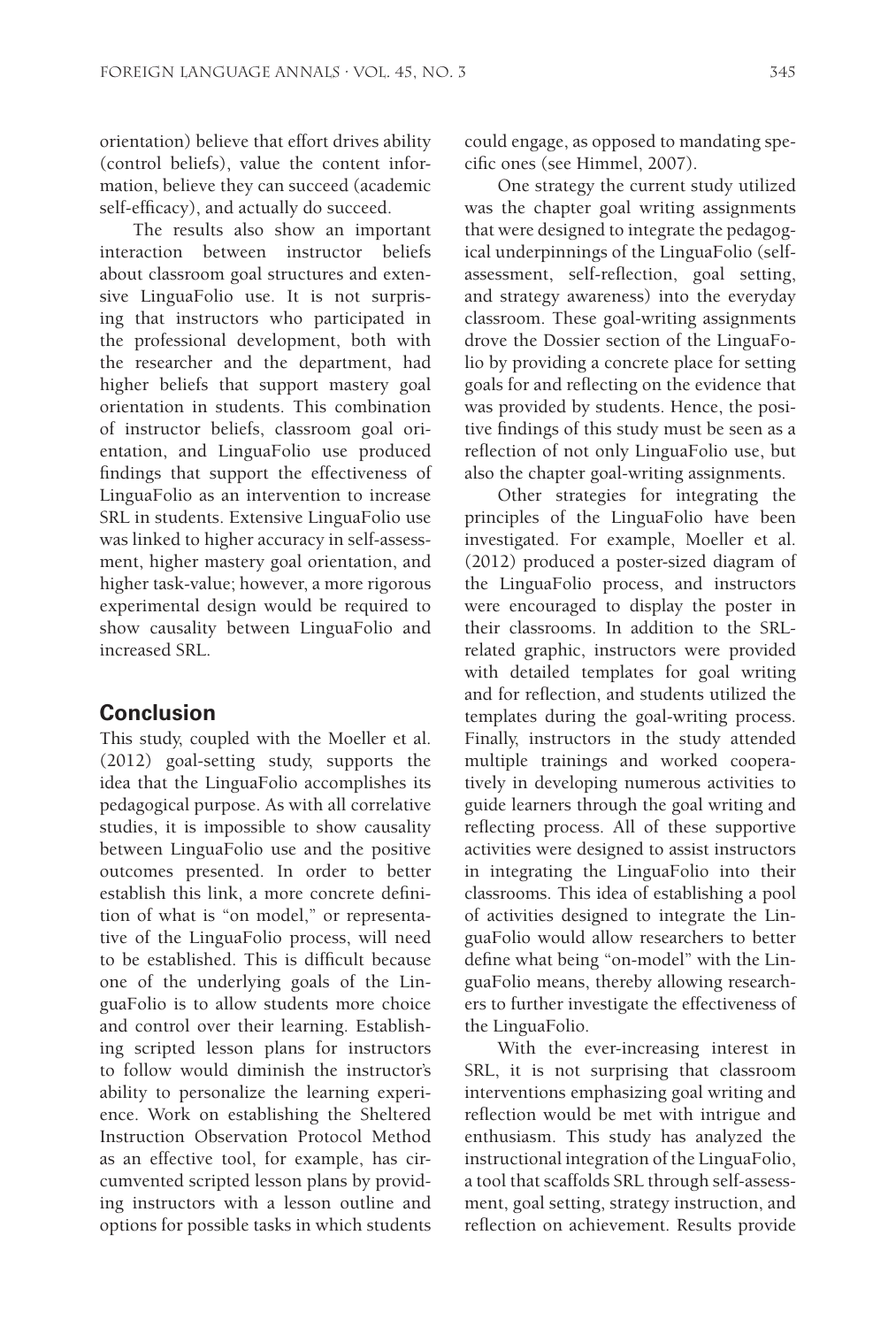substantial evidence in support of integrating self-regulatory interventions, such as the LinguaFolio, into the classroom learning environment. Results also indicate a need for additional investigation into concepts such as the training needs of instructors interested in integrating self-regulation processes and the relationship between specific intervention tools and student self-regulation. Combining the efforts of this and future studies on self-regulatory classroom interventions presents the potential to yield critically important insights into the process of becoming a self-regulated learner. Such insights are essential in establishing the optimal path for students to develop the habits and skills necessary for being lifelong learners.

## **References**

Ames, C. (1992). Classrooms: Goals, structures and student motivation. *Journal of Educational Psychology*, *84*, 261–271.

Ames, C., & Archer, J. (1988). Achievement goals in the classroom: Students' learning strategies and motivation processes. *Journal of Educational Psychology*, *80*, 260–267.

Carver, C. S., & Scheier, M. F. (2005). Engagement, disengagement, coping and catastrophe. In A. J. Elliot & C. S. Dweck (Eds.), *Handbook of competence and motivation* (pp. 527–547). New York: The Guilford Press.

Chemers, M., Hu, L., & Garcia, B. (2001). Academic self-efficacy and first-year college student performance and adjustment. *Journal of Educational Psychology*, *93*, 55–64.

Cohen, J. (1988). *Statistical power analysis for the behavioral sciences*. Mahwah, NJ: Lawrence Earlbaum Associates.

Csikszentmihalyi, M., Abuhamdeh, S., & Nakamura, J. (2005). Flow. In A. J. Elliot & C. S. Dweck (Eds.), *Handbook of competence and motivation* (pp. 598–608). New York: The Guilford Press.

Deci, E. L., & Ryan, R. (1985). *Intrinsic motivation and self-determination in human behavior*. New York: Plenum Press.

Deci, E. L., & Ryan, R. (2002). *Handbook of self-determination research*. Rochester, NY: University of Rochester Press.

Dörnyei, Z. (1994). Motivation and motivating in the foreign language classroom. *Modern Language Journal, 78,* 273–284.

Dörnyei, Z. (2001). *Motivational strategies in the language classroom.* Cambridge, UK: Cambridge Language Teaching Library.

Dörnyei, Z. (2005). *The psychology of the language learner: Individual differences in second language acquisition.* Mahwah, NJ: Lawrence Erlbaum.

Dornyei, Z., & Otto, I. (1998). *Motivation in action: A process model of L2 motivation.* Working Papers in Applied Linguistics (Vol. 4; pp. 43–69). London: Thames Valley University.

Dweck, C., & Molden, D. (2005). Self theories: Their impact on competence motivation and acquisition. In A. J. Elliot & C. S. Dweck (Eds.), *Handbook of competence and motivation* (pp. 122–140). New York: The Guilford Press.

Elliot, A. (2005). A conceptual history of the achievement goal construct. In A. J. Elliot & C. S. Dweck (Eds.), *Handbook of competence and motivation* (pp. 52–72). New York: The Guilford Press.

Epstein, J. L. (1987). *TARGET: An examination of parallel school and family structures that promote student motivation and achievement.* Report No. 6, Center for Research on Elementary and Middle Schools. Baltimore, MD: Center for Research on Elementary and Middle Schools. Retrieved October 6, 2010, from http://www.eric.ed.gov/PDFS/ ED291504.pdf

Gardner, H. (2006). *Multiple intelligences: New horizons.* Cambridge, MA: Basic Books.

Himmel, J. (2007, June). Coaching teachers on using the SIOP model. Paper presented for the Center for Applied Linguistics at the 2007 TESOL conference. Retrieved September 24, 2011, from http://www.cal.org/siop/tesol\_ siopcoachinghandout.pdf

Hiromori, T. (2009). A process model of L2 learners' motivation: From the perspectives of general tendency and individual differences. *System, 37,* 313–321.

Kiewra, K. (2009). *Teaching learners to learn: A teacher's guide to student success.* Thousand Oaks, CA: Corwin Press.

Kohonen, V. (2000). Exploring the educational possibilities of the "Dossier": Suggestions for developing the pedagogical function of the European Language Portfolio. Strasbourg, France: Council of Europe.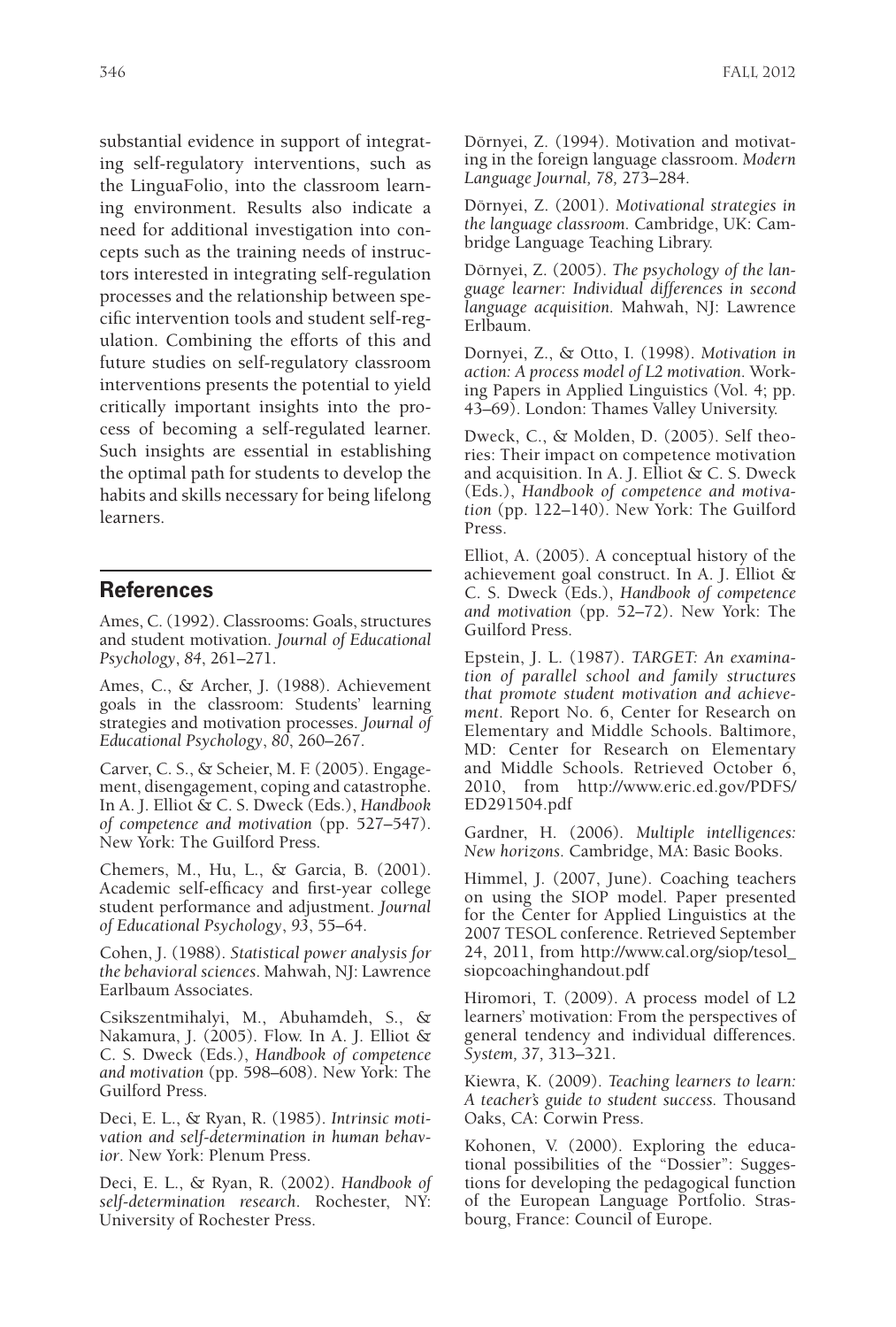Linnenbrick, E. (2005). The dilemma of performance-approach goals: The use of multiple goal contexts to promote students' motivation and learning. *Journal of Educational Psychology, 97,* 197–213.

Locke, E., & Lathan, G. (2002). Building a useful theory of goal setting and task motivation. *American Psychologist, 57,* 705–717.

Midgley, C., Maehr, M. L., Hruda, L. Z., Anderman, E., Anderman, L., Freeman, K. E., Gheen, M., Kaplan, A., Kumar, R., Middleton, M. J., Nelson, J., Roeser, R., & Urdan, T. (2000). *Manual for the patterns of adaptive learning scales (PALS)*. Ann Arbor, MI: University of Michigan.

Moeller, A. J., Theiler, J., & Wu, C. (2012). Goal setting and student achievement: A longitudinal study. *Modern Language Journal*, *96*, 153–169.

Moshman, D. (2005). *Adolescent psychological development.* Mahwah, NJ: Lawrence Erlbaum.

Noels, K. (2001). New orientations in language motivation: Towards a model of intrinsic, extrinsic and integrative orientations and motivation. In Z. Dörnyei & R. Schmidt (Eds.), *Motivation and second language acquisition* (Technical Report #23, pp. 43–68). Honolulu: University of Hawai'i Second Language Teaching and Curriculum Center.

Paris, S., & Paris, A. (2001). Classroom applications of research on self-regulated learning. *Educational Psychologist, 36,* 89–101.

Pintrich, P., Smith, D. A., Garcia, T., & McKeachie, W. J. (1991). *A manual for the use of the motivational strategies for learning questionnaire (MSLQ).* Ann Arbor, MI: National Center for Research to Improve Postsecondary Teaching and Learning.

Saarni, C. (2006). Emotion regulation and personality development in childhood. In D. K. Mroczek & T. D. Little (Eds.), *Handbook of personality development* (pp. 245–262). Mahwah, NJ: Lawrence Erlbaum.

Schärer, R. (2000). *Final report: A European Language Portfolio pilot project phase 1998- 2000.* Strasbourg, France: Council of Europe.

Schärer, R. (2008). *European Language Portfolio (Interim report 2007).* Strasbourg, France: Council of Europe.

Schunk, D., Pintrich, P., & Meece, J. (2007). *Motivation in education: Theory, research and applications.* New York: The Guilford Press.

Schunk, D. H. (2001). Social cognitive theory and self-regulated learning. In D. H. Schunk & B. J. Zimmerman (Eds.), *Self-regulated learning and academic achievement: Theoretical perspectives* (pp. 125–149). Hillsdale, NJ: Erlbaum.

Shonkoff, J. P., & Phillips, D.A. (Eds.). (2002). *From neurons to neighborhoods: The science of early childhood development.*  Washington, DC: National Academy Press. Retrieved September 24, 2011, from http:// www.nap.edu/openbook.php?record\_id= 9824&page=R1

Ushioda, E. (2001). Language learning at university: Exploring the role of motivational thinking. In Z. Dörnyei & R. Schmidt (Eds.), *Motivation and second language acquisition*  (Technical Report #23, pp. 93–125). Honolulu: University of Hawai'i Second Language Teaching and Curriculum Center.

Van Houten, J. (2007). NCSSFL's Linguafolio project. Roswell, GA: SCOLT Publications.

Weiner, B. (1992). *Human motivation: Metaphors, theories, and research.* Thousand Oaks, CA: Sage Publications.

Williams, M., & Burden, R. (1997). *Psychology for language teachers: A social constructivist approach.* Cambridge, UK: Cambridge University Press.

Williams, M., Burden, R., & Al-Bahama, S. (2001). Making sense of success and failure: The role of the individual in motivation theory. In Z. Dörnyei & R. Schmidt (Eds.), *Motivation and second language acquisition*  (Technical Report #23, pp. 171–184). Honolulu: University of Hawai'i Second Language Teaching and Curriculum Center.

Ziegler, A., & Heller, K. (2000). Effects of attribution retraining with females gifted in physics. *Journal for the Education of the Gifted*, *23*, 217–243.

Zimmerman, B. J. (2000). Self-efficacy: An essential motive to learn. *Contemporary Educational Psychology, 25,* 82–91.

Zimmerman, B. J. (2008). Investigating self-regulation and motivation: Historical background, methodological developments, and future [rospects. *American Educational Research Journal*, *45*, 166–183.

*Submitted November 11, 2011 Accepted July 26, 2012*